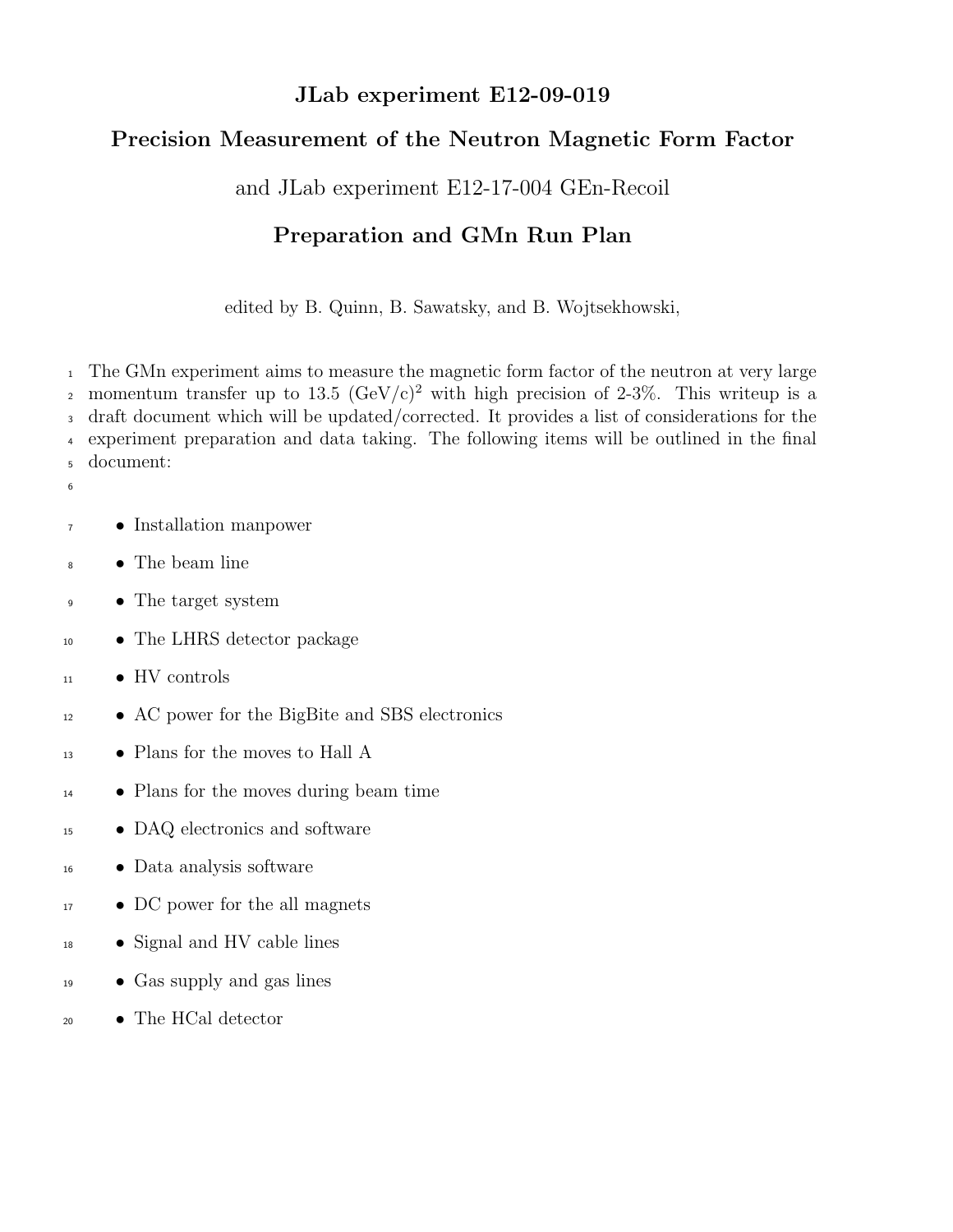- GEM chambers of BigBite
- The alarm control display
- BigBite instrumentation
- Safety documentation
- The experiment web page
- Experiment shifts and RCs
- Coordination with GEn-RP

# 1 Manpower

- The contact persons for the subsystems of the project are:
- Hall A beam line TBD
- The target D. Meekins
- The Moller polarimeter S. Malace
- The Left HRS R. Michaels
- The Left HRS detector J. Segal
- The HV controls for SBS detectors R. Michaels
- The SBS equipment J. Butler
- <sup>37</sup> The DAQ electronics and software A. Camsonne
- The data analysis software A. Puckett
- DC power for the spectrometer magnets J.Segal
- Gas supply for GEM chambers J.Segal
- HCAL detector B. Quinn
- BigBite DAQ and analysis M. Jones
- BigBIte Shower A. Tadepalli
- BigBite hodoscope R. Montgomery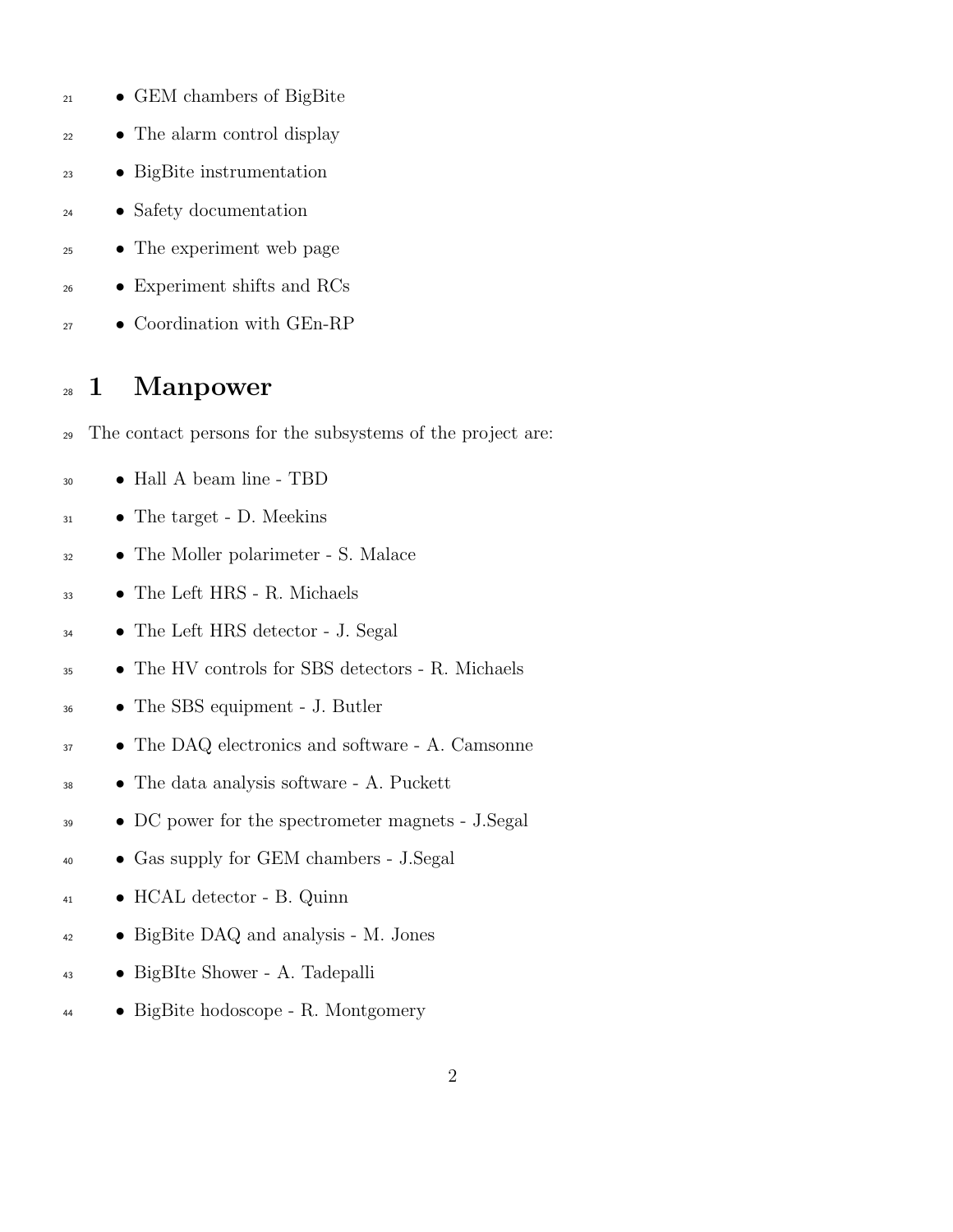- BigBite Gas Cherenkov T. Averett
- BigBite GEM chambers N. Liyanage
- GEn-RP detectors B. Sawadzky
- There are several main groups contributing in this project:
- $\bullet$  Hall A/C technical and engineering groups
- $\bullet$  Hall A/C spectrometer support group
- $_{51}$  Hall A/C physics staff
- SBS collaboration and Hall A users
- GMn spokespeople

<sup>54</sup> It will be best to have all equipment installed well in advance before beam time to allow a thorough test of the components as outlined in the next sections. It is assumed that all components (spectrometers, beam line, DAQ, and detectors) will be tested before the move to Hall A. The PREX beam time will end before May 6, 2020 and the GMn beam time will start on Feb 1, 2021, so there are just eight-nine calendar months after the radiation cools down for the PREX target. According to the initial plans, equipment installation requires about 195 work-days, which is by a large factor more than the number of work days in the projected installation period.

 The detectors, data collection, and on-line analysis software of the experiments require several expert groups for parallel efforts in the preparation stage, as well as during com- missioning and data taking. Assuming (from the SBS collaboration) six graduate Ph.D. students and four qualified postdocs, such a plan for preparation could be realized.

# <sup>66</sup> 2 Preparation

#### 2.1 The beam line components

The contact person is TBD. The following beam line items will be used in this experiment:

- 1. Beam charge monitors (the Unser monitor and BCMs)
- 2. Cavity-based beam position monitors and HARPs
- 3. Beam steering magnets
- 4. Beam rastering magnets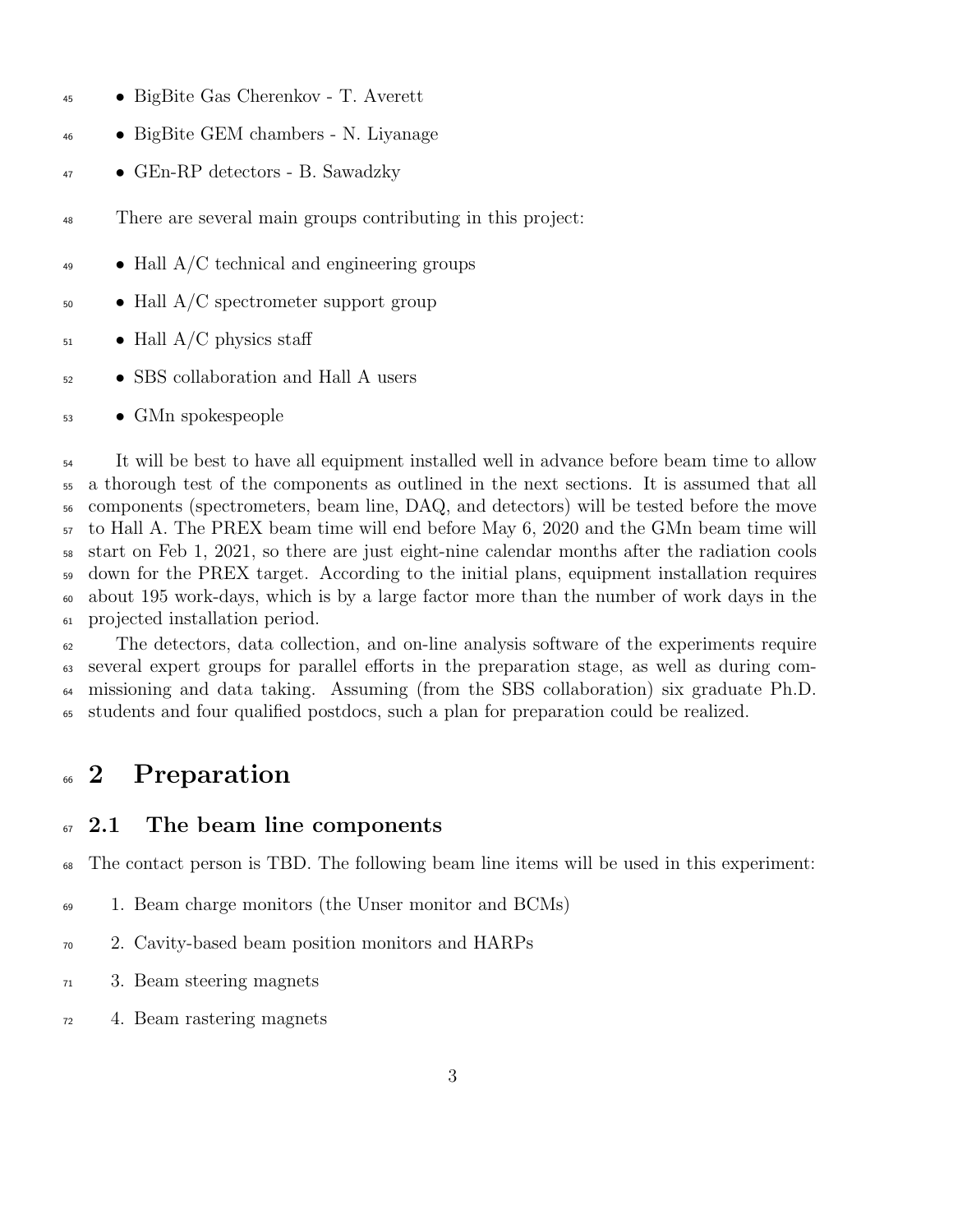- 5. SBS dipole
- 6. SBS double-coil correctors
- 7. Møller beam polarimeter (for the GEn-RP part)

The target – The contact person is Dave Meekins. A link to the recent talk is here:

- https://www.jlab.org/indico/event/336/contribution/12/material/slides/0.pdf. The  $\tau_8$  target will be in the standard Hall A scattering chamber and will have the following items:
- 1. Two cells for LH2 (1" diameter, 15 cm long) with a 6% Cu radiator on one of them
- 2. An LD2 cell (2" diameter, 15 cm long)
- 3. A spare cell  $(2^{\prime\prime})$  diameter, 15 cm long)
- $\mu_{82}$  4. Al dummy cell with 10x windows, 15 cm long (The thickness of Al windows 1.75 mm)
- 5. Al dummy with a 6% Cu radiator (at the same z as the radiator for LD2, item 1)
- 6. A carbon hole target with a diameter of 5 mm
- 7. A carbon single foil at the central location
- 8. Nine carbon foils (0.125 mm) for optics (in 4 cm intervals along the beam)
- 9. BeO target
- 10. A beam path through open space

 $\mathbb{R}^3$  Møller polarimeter – The contact person is Simona Malace. The Møller polarimeter is only required for the GEn-RP component of the run and will only be used as part of Section 3.6. A nominal 5% precision on the measured beam polarization is assumed. We also assume that the full Møller measurement can be completed in one 8-hour shift for the necessary precision.

<sup>94</sup> The GEn-RP Collaboration has assumed a beam polarization of 80% in its PAC proposal and the production runtimes outlined in Section 3.6.

 $\gamma$ <sub>96</sub> The Left HRS – The contact person is Bob Michaels.

- It will be used with the standard detection package which includes:
- 98 1. VDCs with FASTBUS 1877S TDC
- 2. S2m and S0 with fADC in VME (34 channels)
- 3. Gas Cherenkov with fADC in VME (11 channels)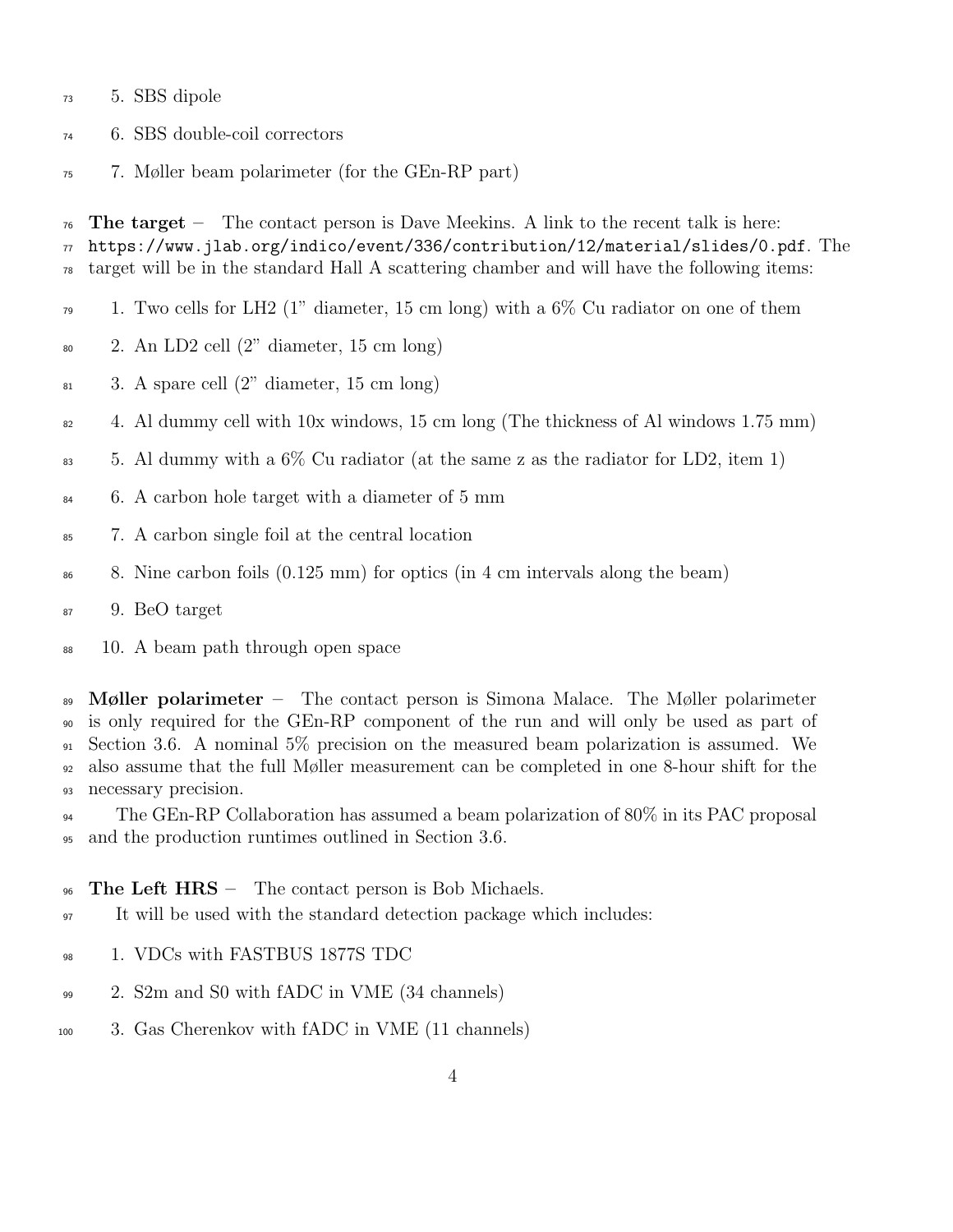4. Shower (pion rejector) with fADC in VME (64 channels)

5. BPM, BCP with fADC readout

 The LHRS will be located at 90 degrees during most of experiment and for the last part should be moved to 70 deg (61.1, 64.4, 67.5, 70.7) and finally to 40 (39.0, 40.2). The DAQ of the LHRS should be ready for a single arm mode run for a check of the detector and optics/pointing and for a run with a readout of HCAL (HRS provides a trigger for a negative pion).

 Re-installation of the detectors in LHRS – The contact person is Jack Segal. The collaboration will provide the manpower for reconnection of 500 cables after the detectors are installed.

 $_{111}$  The HV controls – The contact person is Bob Michaels.

- The experiment will use LeCroy and CAEN HV power supply:
- 1. HCAL two crates
- 2. BigBite Shower LeCroy, two crates, 27 modules, negative 1461N
- 3. BigBite GEMs Number, type of crates?
- 4. BigBite Timing Hodoscope CEAN HV crate,
- 5. BigBite gas Cherenkov GRINCH LeCroy, four modules, positive 1461P
- AC power for SBS electronics The contact person is Jessie Butler. There will be several locations which require AC power:
- 1. The main bunker with BigBite, HCAL relay racks, total 75 kW
- 2. The HCAL mezzanine, 10 kW
- 3. The HCAL DAQ in main bunker, 15 kW
- 4. The SBS GEM bunker, 15 kW
- 5. The BigBite front-end, 10 kW
- 6. The BigBite DAQ (weldment) in the main bunker, 30 kW
- 7. The BigBite GEM bunker, 10 kW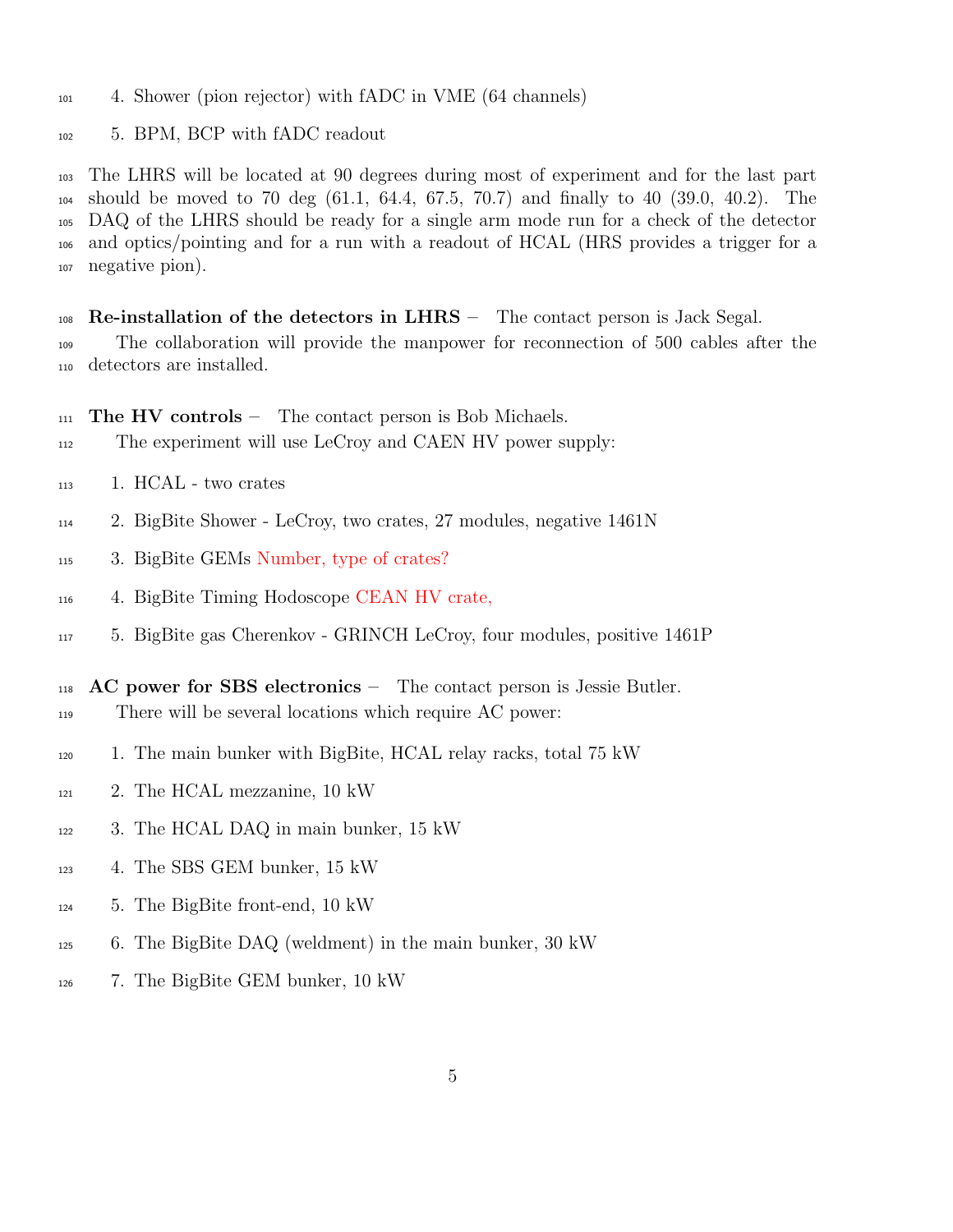Plan for the equipment moves prior to the beam time – The contact person is Jessie Butler. There are a number of big items to move. A time line and space allocation in Hall A are needed. A link to the recent talk is here:

- https://www.jlab.org/indico/event/336/contribution/11/material/slides/0.pdf.
- <sup>131</sup> 1. The SBS iron slabs
- 2. The SBS coils
- 3. The SBS frames
- 4. The HCAL four parts
- 5. The HCAL movable frame parts with a mezzanine
- 6. The BigBite detector package
- 7. The BigBite electronic weldment
- 8. The relay racks of HCAL
- 9. Movable carts for the cable lines
- 10. The beam line magnetic shielding for configuration 3 (per the A.Gavalya's table).

 GEn-RP equipment moves prior to the beam time – The contact person is Jessie Butler. GEn-RP will require the following GEn-specific components moved and staged in the Hall. The SBS GEMs and Recoil Proton detector assemblies will need to be installed on the SBS carriage with sufficient time to run cosmic checkout prior to beam operations. They will remain installed and cabled until GEn run is completed.

 All items on the list below will need to be test fit, and detectors will be cabled and checked with cosmic prior to beam operations.

- 1. SBS rear field clamp (needs to be removed after GEn-RP run).
- 2. Recoil Proton detector assemblies (2x)
- Each assembly includes 1 hodoscope array, and 2 UVa GEM planes.
- These assemblies can move to the Hall as a unit.
- 3. "Inline" SBS Frame (that supports the inline GEMs and analyzer plate)
- 4. GEMs  $(2x \text{ INFN} + 6x \text{ UVa} \text{ GEMs})$
- 5. Analyzer plate (must be inserted after commissioning of the beam/BB/HCAL and removed after GEn-RP run)
- 6. Shield "wall" between SBS and beamline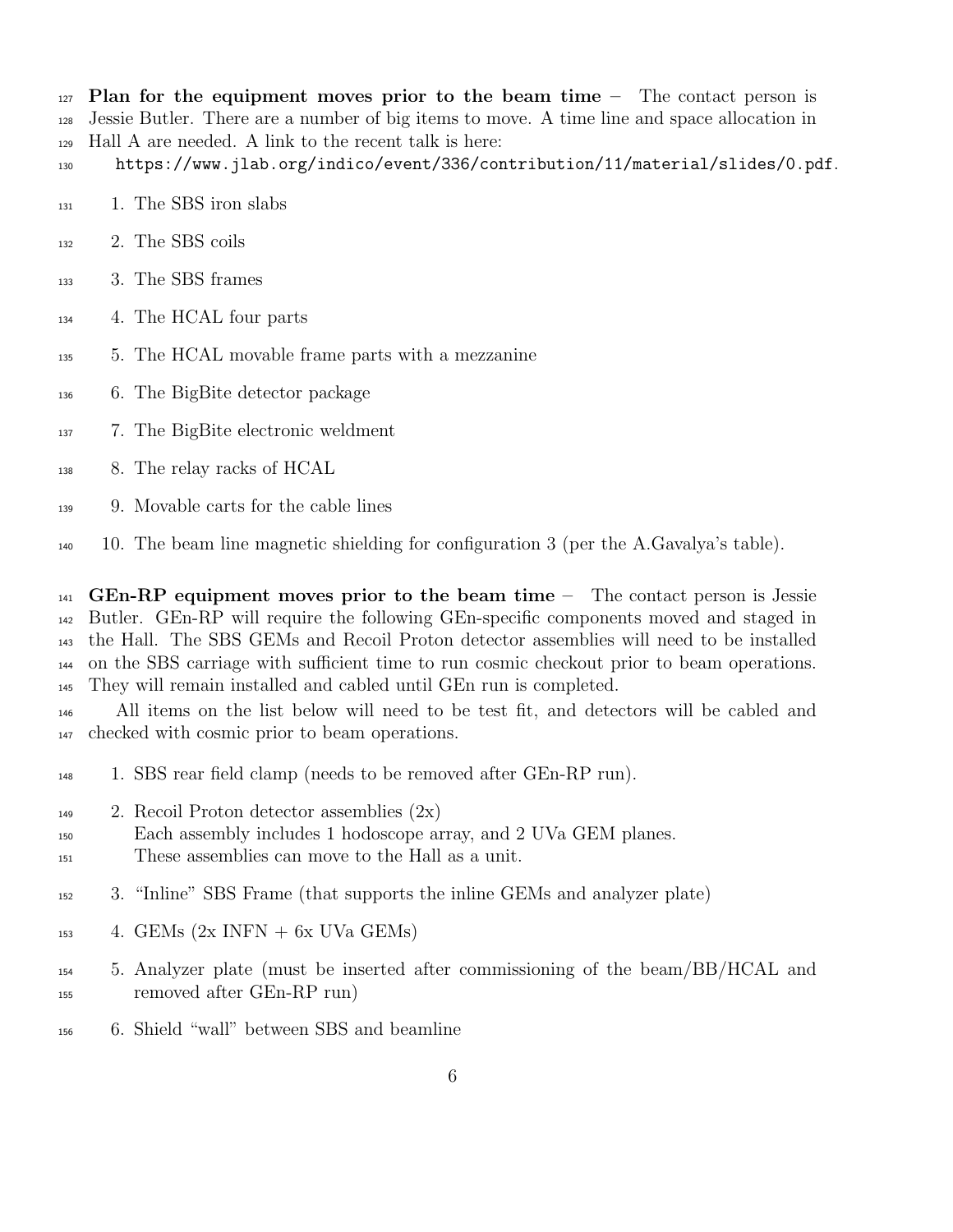- 7. Shielding (Pb bricks) for the SBS dipole gap
- 8. Active analyzer array (Collaboration will deliver this to the Hall).
- Talks by Robin Wines, Brad Sawatzky at this link have additional details:
- https://hallaweb.jlab.org/wiki/index.php/E12-17-004-ERR-29May2019
- Section 3.6 outlines the GEn-specific installation and deinstallation plans during beam.

 Plan for the equipment moves during the beam time  $-$  The contact person is Jessie Butler. There are a number of big items to move. A time line and space allocation in Hall A are needed.

- 1. The BigBite angle change
- 2. The SBS angle change, including beam line re-alignment
- 3. The HCAL move
- 4. The BigBite removal from the left side of Hall A
- 5. The beam line magnetic shielding for configuration 4.
- The DAQ electronics and software The contact person is A. Camsonne.
- DAQ needs several powerful computers, very fast internet links, and a large number of CPUs in VME and FASTBUS. Specifically:
- 1. Fast DAQ computers:
- 2. CPU:
- 3. Internet system:
- The DAQ components will be located in three shielded bunkers:
- 1. The main DAQ bunker is located on the left side of Hall A in the large angle area. This bunker will be used for most of the DAQ electronics and all HV supplies.
- 2. The small bunker near BigBite (on the large angle side) will be used for the VME based GEM readout.
- 3. The midsize bunker on the large angle side of SBS will be used during the GEn-RP run for the VME based GEM readout of a large tracker system.
- The DAQ software needs to be developed and ready for readout for the following detectors:
- 1. The BigBite Shower (FASTBUS), Hodoscope (VME), GEM (VME), GRINCH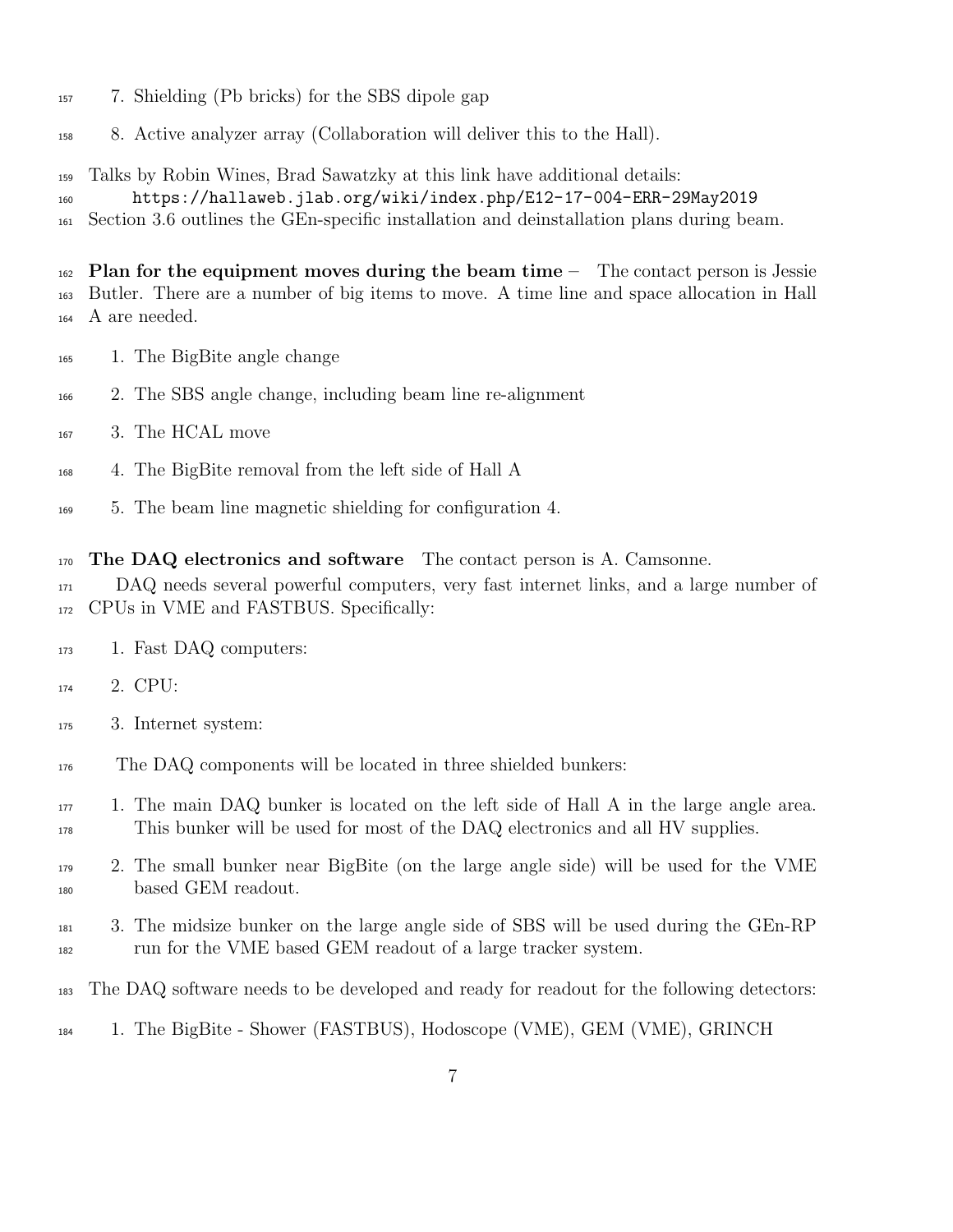- 185 2. The SBS HCAL
- 3. GEn-RP GEM system
- 4. GEn-RP scintillator systems (recoil proton hodoscopes, active analyzer array)

 The data analysis software – The contact person is Andrew Puckett. The team also includes the contact persons: S. Barcus (for HCAL online displays and calibration) and E. Fuchey (for BigBite online displays and calibration). The analysis of BigBite momentum will use the tracker and energy/PID using the shower and HCAL. The software should also allow us to do the following:

- 1. On-line displays for coincidence data
- 2. Track-finding in BigBite.
- 3. Track momentum determination.
- 4. Optics of BigBite calibration.
- 5. Projecting q-vector to HCal (for neutron and proton).
- 6. BigBite Shower calibration, and HV settings optimization.
- 7. HCal cluster-finding with fADC and timing information.
- The analysis of the proton energy and coordinates in HCAL includes the following:
- 1. HCAL cluster selection.
- 2. Amplitudes energy coefficients using elastic protons.
- 3. HV settings optimization.

 GEn-RP additions to the GMn software – Development of GEn specific detector and physics modules for online monitoring and physics extraction (gain setting, timing checks, PID, yields, and asymmetries) will be overseen by W. Tireman and supported by B. Sawatzky, M. Kohl, and A. Puckett.

 The needed GEn-RP additions to the GMn software are modest. They include online displays for the PMT-based Recoil Proton hodoscopes and Active analyzers, and GEM tracking support for the SBS GEMs. The SBS GEM software will be 'clones' of the software modules used for the BigBite GEMs with appropriately updated geometry configurations.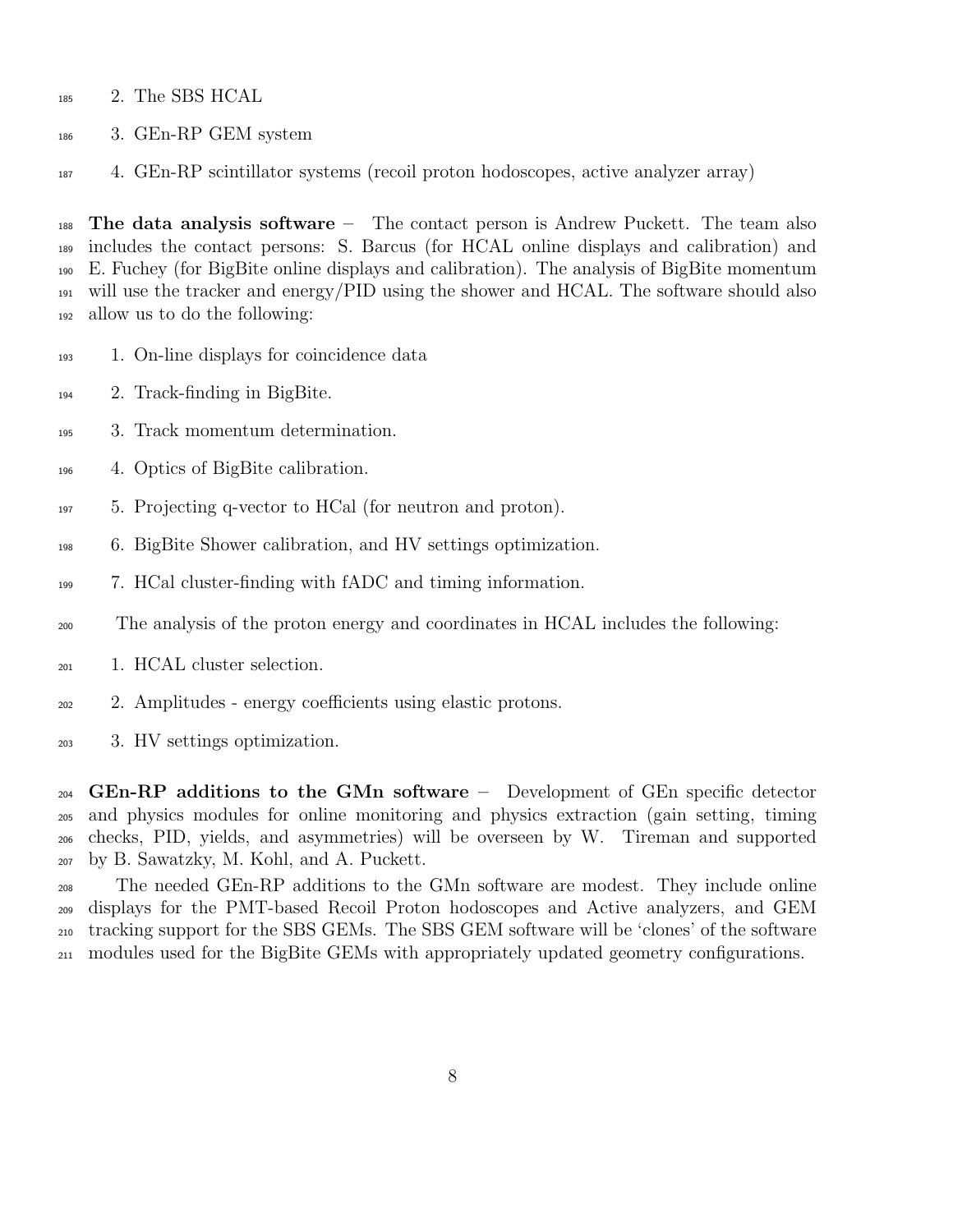- DC power for the spectrometer magnets The contact person is Jack Segal. The SBS magnet considerations are:
- 1. A 2.2 kA power supply with a remotely controllable polarity switch.
- 2. Some of the flat coils will not be connected for the GMn run.
- 3. Four power supply units for two dipole correctors with remote polarity flip.
- The BigBite magnet considerations are:
- $_{218}$  1. A 1 kA power supply.
- 2. Central ray angle survey and calibration of all positions in advance
- 3. Magnet and detector angles measurement by collaboration (in addition).
- 4. Fast disconnection of all detectors prior to HCAL efficiency calibration.
- 5. Multiple changes of the spectrometer angle and distance from the target.

 Low power cable lines – The contact person is Jack Segal. The team includes A. Cam-sonne, K. Gvavno, E. Fuchey, S. Barcus.

- There will be multiple lines for HV and signals cables between front-end and the DAQ bunker.
- 1. Cable trays and movable carts
- 2. 13 multi wire HV cables (75-meters 0.5" diameter) and 4 RG59 HV lines to HCAL.
- 3. 600 100-meter long RG58 signal lines between HCAL and DAQ.
- 4. A fast and short cable line for the trigger signal from HCAL.
- 5. 243 RG59 HV lines to the BigBite shower.
- 6. 4 multi (48 each) wire HV cables for BigBite timing hodoscope.
- 7. 4 multi (24 each) wire HV cables for BigBite Cherenkov counter.
- 8. 16 RG59 HV lines for GEM chambers.
- 9. 46 RG59 HV lines for the Active analyzer and RP detectors.
- There will be multiple ethernet lines from the main bunker to BigBite and HCAL
- 1. 23 optical fibers for GEM MPDs to the front-end bunkers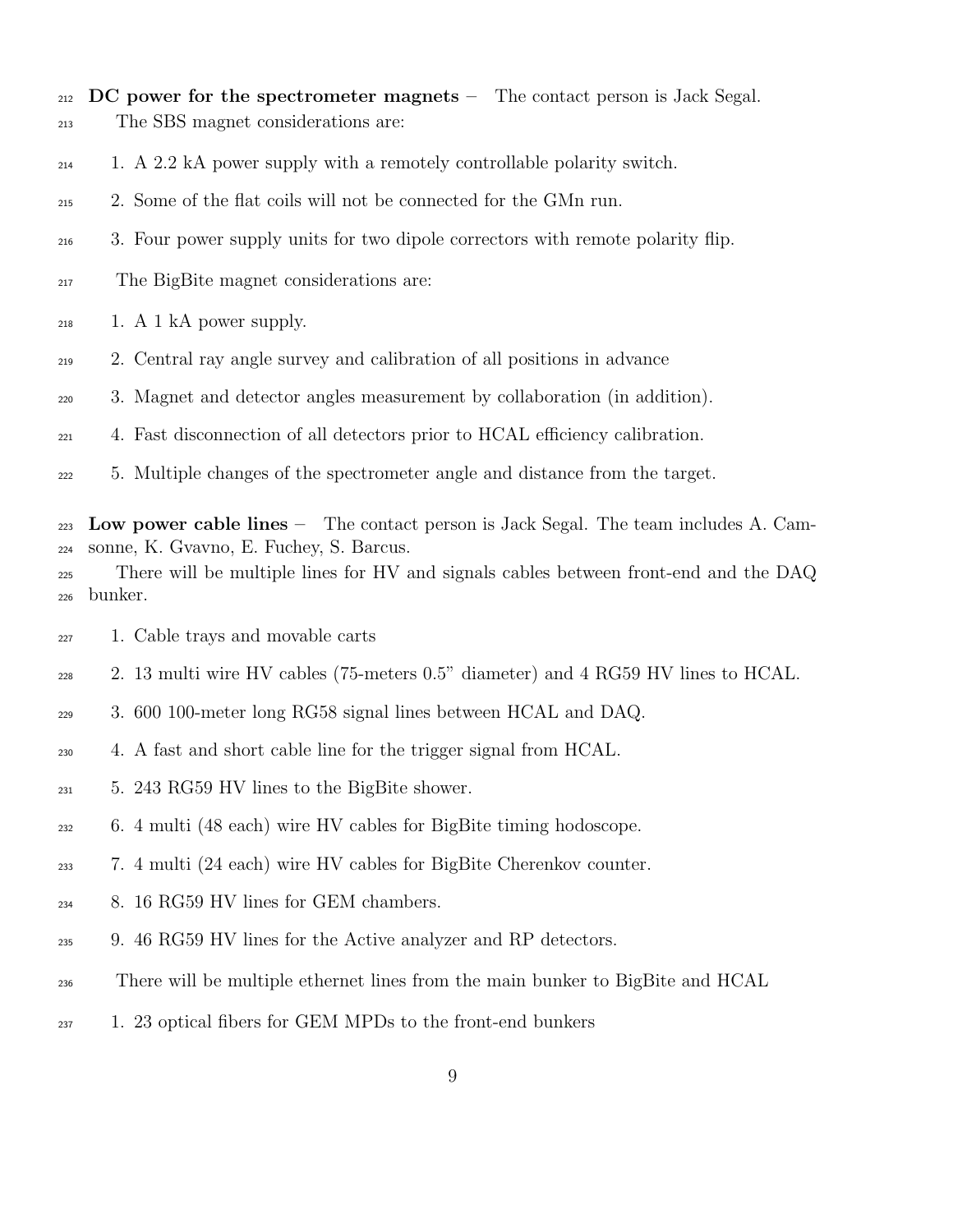<sup>238</sup> Gas supply for GEM chambers – The contact person is Jack Segal. The system of gas mixing and distribution is under design/construction by DSG. The team includes Marc McMullen, E. Cisbani, and K. Gvavno. There will also be a large number of long 0.25" diameter gas lines for the GEM chambers:

- 1. To the BigBite a total of 16 pipes
- 2. To the SBS a total of 46 pipes

 $_{244}$  HCAL detector – The contact person is Brian Quinn. The team includes S. Barcus and J.C. Cornejo. The HCAL considerations are:

- 1. The 288-channel detector includes four segments stacked one above another.
- $_{247}$  2. For the cosmic trigger, two scintillator counters will be placed above the HCAL.
- 3. Clean air flow will be provided to each HV base to push out the He contamination.
- 4. The detector mounted on the platform which can be moved within the steel floor area.
- 5. The front-end electronics located in three relay racks on the mezzanine behind HCAL.
- 6. The LED pulser system will be used for a fast check of the detector operation.
- 7. The DAQ electronics and HV supply are located in the DAQ bunker.
- 8. The HV and signal lines will be in movable cable tray carts.

#### Shower detector of BigBite – The contact person is A. Tadepalli.

- The shower considerations are:
- 1. The 244 channel lead-glass calorimeter
- 2. Shower electronics in the front-end relay racks
- 3. The HV crates in DAQ weldment
- 4. Two sets of long cables for the signals and HV.
- 5. The two-layer detector provides a trigger signal to DAQ and off-line PID.
- 6. The shower center location serves as a key element of the track search.
- 7. Calibration of the blocks will start with cosmic rays and will be finalized with elastic electron scattering from a proton with the recoil proton detected in HCAL.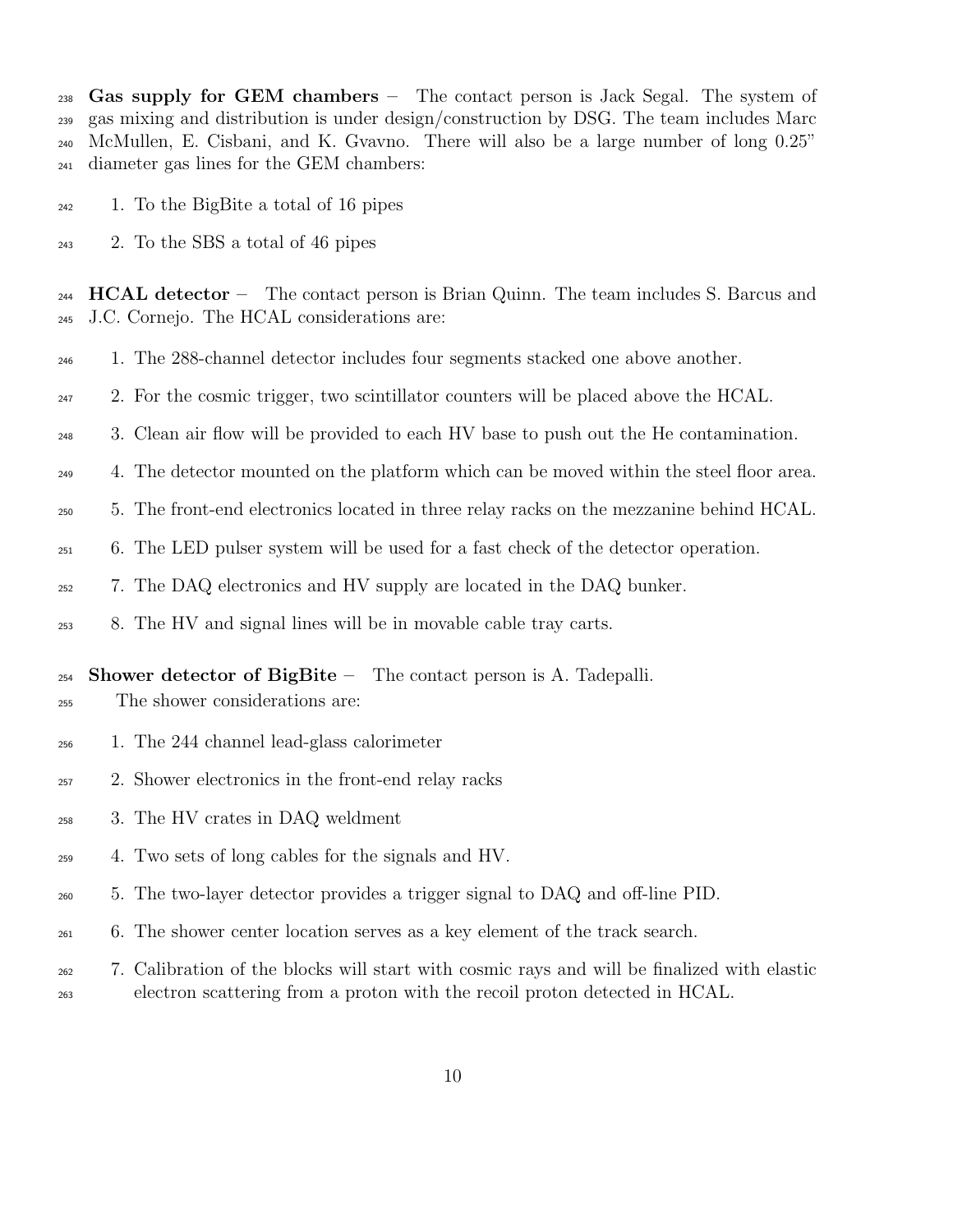- $_{264}$  Timing hodoscope detector of BigBite The contact person is R. Montgomery.
- The hodoscope considerations are:
- 1. The highly segmented hodoscope provides a precision timing for the TOF measurement
- 2. The  $2x2x60$  cm paddles are viewed by two PMTs
- 3. The front-end NINO cards with low threshold of 2 mV
- 4. The level translators are between front-end and DAQ
- 5. The VME based TDC with 50?? ps time resolution
- 6. The CAEN HV crate CAEN SY1527, modules A1932A

 $_{272}$  GRINCH detector of BigBite – The contact person is T. Averett. The team member is Bradley Yale.

- The gas Cherenkov counter considerations are:
- 1. The 510 PMT array
- 2. The HV distribution and cabling to LeCroy supply located in BigBite DAQ weldment
- 3. The front-end NINO cards with LV power
- 4. The level translators are between front-end and DAQ
- 5. The VME based electronics for the signal time measurement
- 6. The VME based ADC for PMT gain measurement.
- 281 The GEM chambers of BigBite The contact person is N. Liyanage.
- The team includes E. Cisbani and P. Souder for the INFN chambers, and K. Gnanvo and
- T. Averett for the UVa chambers.
- The INFN GEM considerations are:
- 1. The three planes of three modules each.
- 2. The front end electronics on chambers.
- The UVa GEM considerations are:
- $_{288}$  1. The U/V strip orientation in a single module of 40 cm by 150 cm
- 2. A large UVa chamber of four modules (each 60 cm by 50 cm)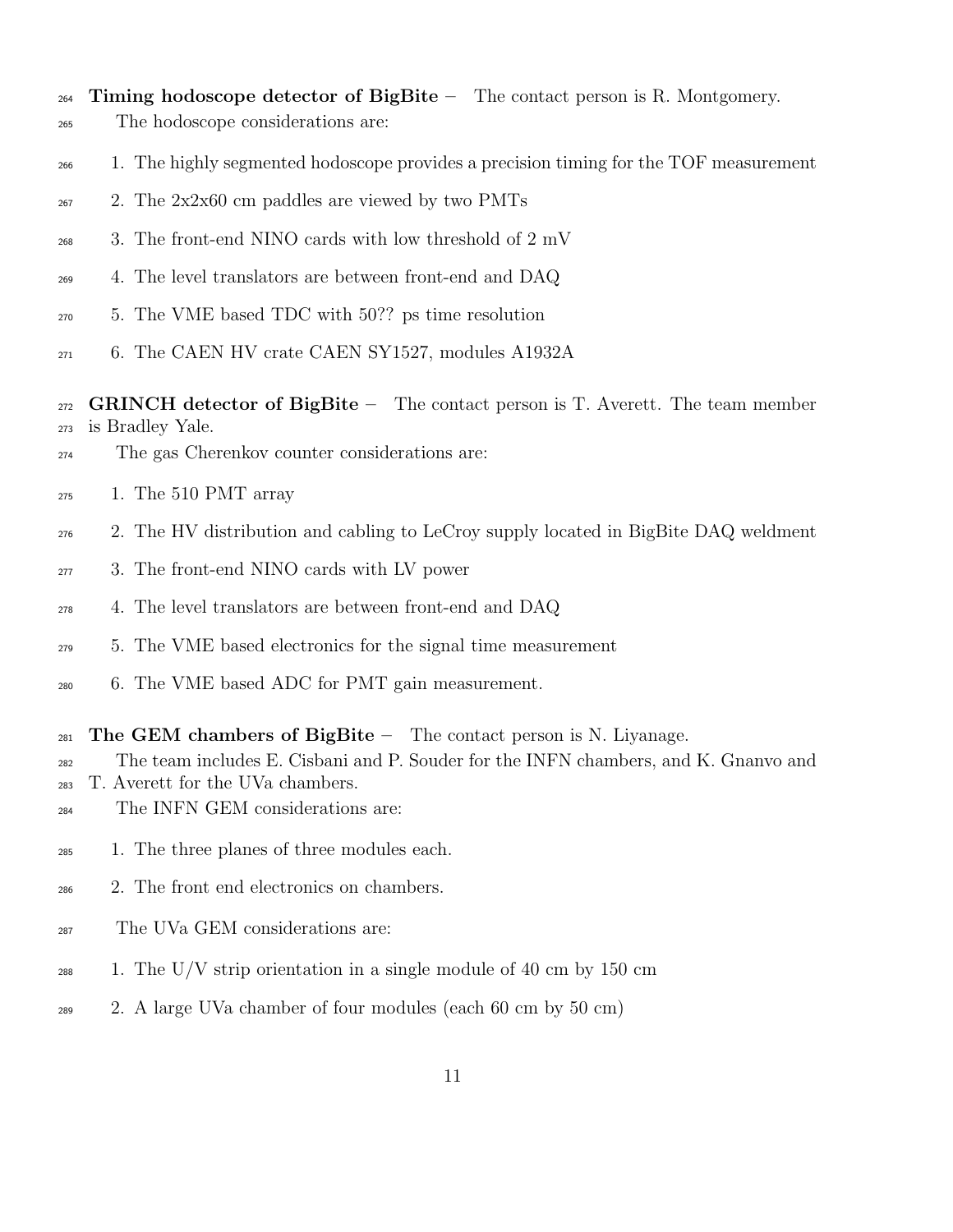- 3. The gas distribution for all GEM chambers of BigBite
- 4. The VME readout for all GEM chambers

 The configuration of the tracker above is plan A, which could be revised by 2020 if construction of the U/V chamber has problems or delays. In such a case, plan B will be  $_{294}$  implemented with two 50 cm x 60 cm modules (standard UVa modules) to be assembled in 50 cm x 130 cm (with a 10 cm dead zone).

- Electronics of BigBite The contact person is E. Fuchey.
- 1. The DAQ weldment with FASTBUS, VME and DAQ computers
- 2. Software for readout of all detectors and on-line analysis
- 3. Software for Shower, GRINCH, Hodoscope, GEMs
- 4. Calibration of the detector package on cosmic rays
- 5. Calibration of the spectrometer tracking and optics
- 6. Coincidence event displays

303 BigBite spectrometer – The contact persons are Mark Jones (DAQ&analysis) and B. Wojtsekhowski (detectors & spectrometer). The team includes contact persons A. Tadepalli (for the Shower array), T. Averett (for the Gas Cherenkov counter), R. Montgomery (for the Timing hodoscope), N. Liyanage (for the GEM chambers), and E. Fuchey (for DAQ electronics).

- The BigBite considerations are:
- 1. BigBite dipole magnet (max current is 750 A).
- 2. BigBite sieve slit for optics calibration, needs smaller holes, more of them.
- 311 3. The 243-block two-layer shower calorimeter.
- <sup>312</sup> 4. Five planes of the GEM chambers.
- 5. The 510-channel gas Cherenkov counter.
- 6. A relay rack for a set of LVDS-to-ECL convertors located 80 feet from the detector.
- 7. Front end electronics located at the detector and two relay racks.
- 8. The DAQ weldment located in the main DAQ bunker.
- 9. The GEM electronics in the local shielded bunker.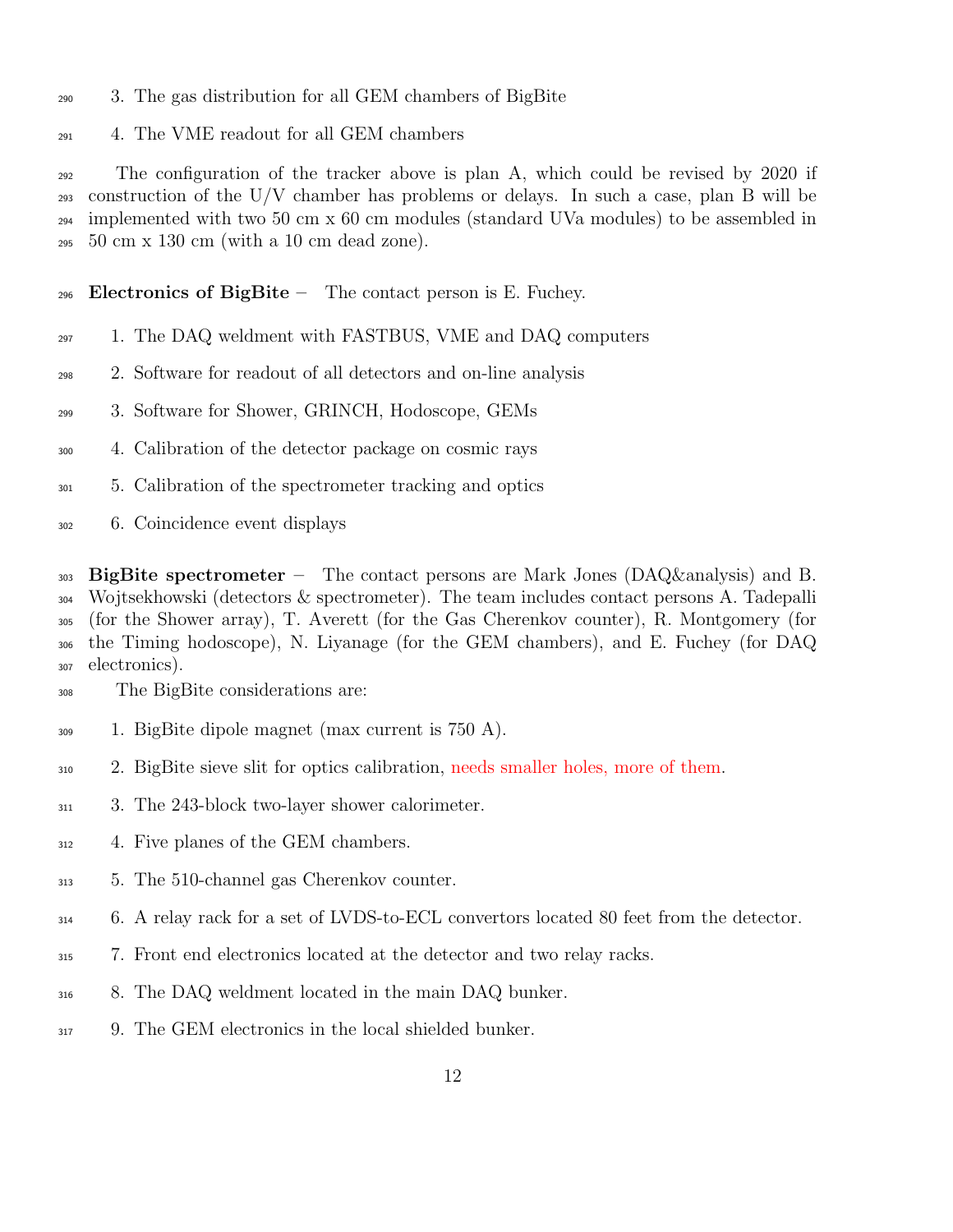**GEn-RP** detectors – The contact person is Brad Sawatzky. The team includes the following contact persons: B. Sawatzky (for Glasgow analyzer, Recoil Proton hodoscope arrays), K. Gnanvo (for the UVa GEMs), and E. Cisbani (for the INFN GEMs).

The GEn specific hardware includes the following:

1. Recoil Proton detector assemblies  $(2x)$ 

- (a) Each assembly includes 1 hodoscope array, and 2 UVa GEM planes.
- (b) Each Hodoscope array has 48 PMTs (neg. HV) [96 PMTs total]
- 2. "Inline" SBS GEMs  $[2x]$  INFN + 6x UVa GEMs]
- 3. Active analyzer array [32 PMTs total; pos. HV]

 The SBS GEM gas distribution system is part of the same system providing gas to the BB GEMs and will be overseen by J. Segal.

 Readout and supporting electronics for the SBS GEMs will be overseen and supplied by the GEM group (contact: K. Gnanvo).

 Readout and supporting electronics for the hodoscopes and active analyzer array (cables, VXS crate, TDC, FADCs, and HV supply) will be provided by Brad Sawatzky.

 The SBS GEM crates and the GEn-specific TDC+FADC crate (hodoscopes + active analyzer) will be incorporated into a 'GEn' CODA configuration in the usual way.

# 335 3 Run Plan

#### 3.1 Pre-beam commissioning - integration

 The contact person is B. Wojtsekhowski. The team includes the contact person subsystems. For timely realization of the run plan, every item of the experiment (presented in this doc- ument) needs to be planned, fully tested and calibrated with pulser and cosmic rays. The results of the tests need to be shown using the event displays and scaler display. The exper- iment will have daily meetings starting one month prior to beam start where every contact person will present an update on the status of his/her subsystem.

<sup>343</sup> The production run will start with GEn-RP data taking. All GEn-RP items need to be installed prior the beam line commissioning except the passive and active analyzers. After a few days of running for GEn-RP the equipment unrelated to GMn will be removed and GMn experimental plan will be executed.

#### 347 3.2 Time table of the run

 The contact person is B. Wojtsekhowski. The table 1 below provides a summary of the time allocation detailed in specialized sections. Total time is 46.3 days (including the beam tune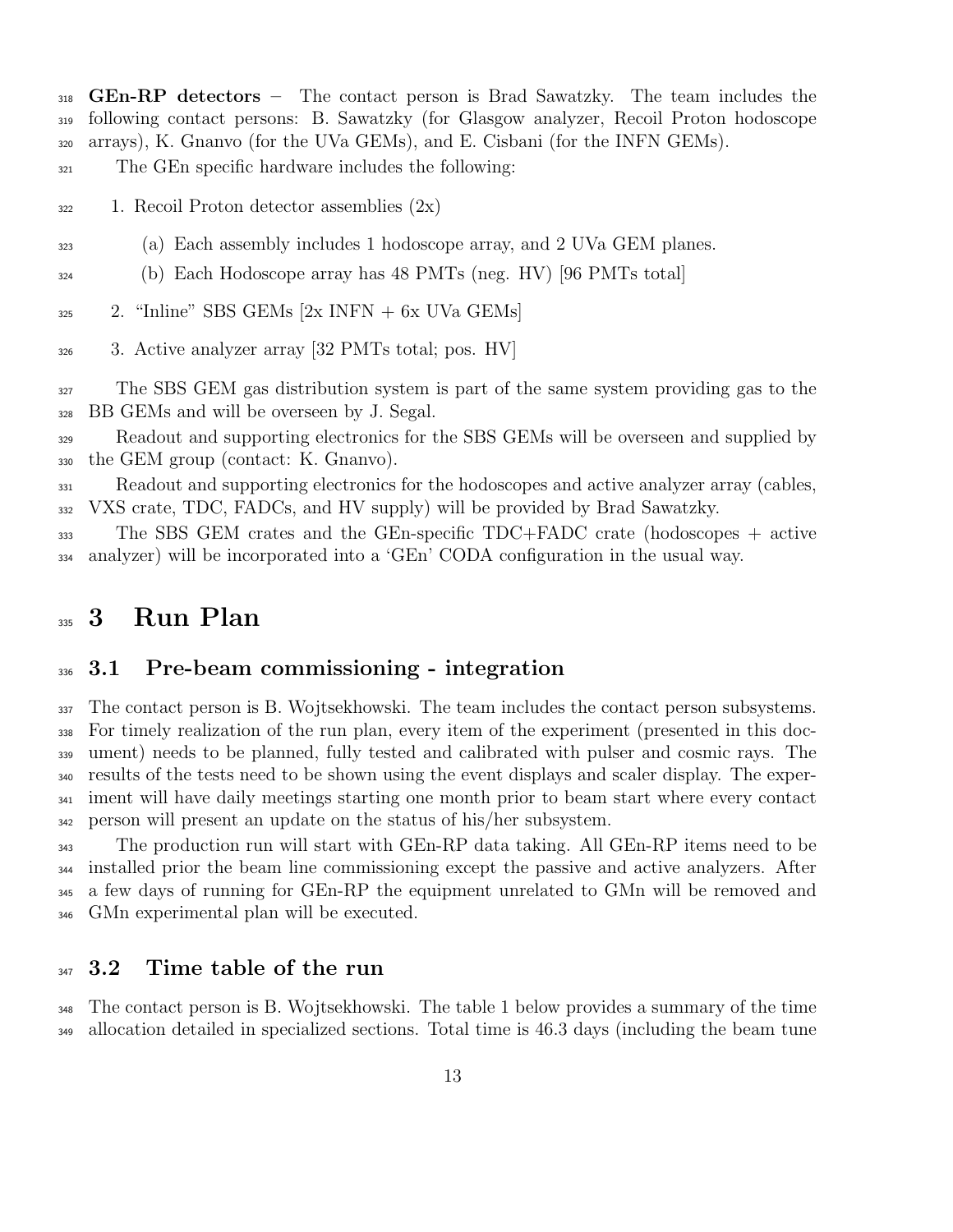and reconfigurations and the GEn-RP period) without accounting for 0.5 efficiency. Total

time from February 1 until May 6 is 94 days.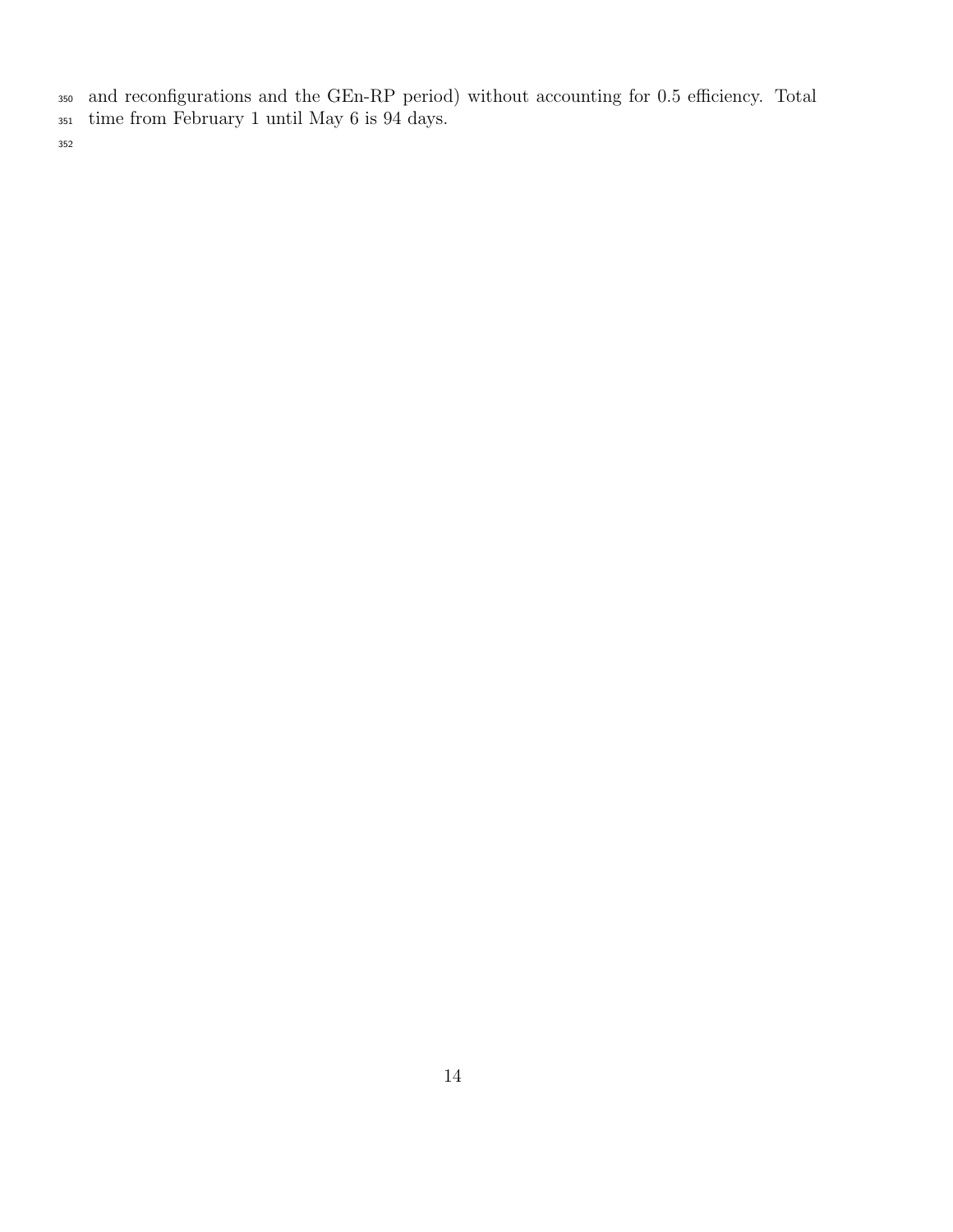| step $#$                                     | task                     | $\overline{Q^2}$ | $\theta_{BB}$ / $\theta_{SBS}$ | Beam,                    | Time                       | Work            |
|----------------------------------------------|--------------------------|------------------|--------------------------------|--------------------------|----------------------------|-----------------|
|                                              |                          | $\rm GeV^2$      | degrees                        | GeV                      | hours                      | time            |
| $1$ see table $2$                            | beam line                |                  | 41.9 / 24.7                    | 4.4                      | $\overline{24}$            |                 |
| $2$ see table $3$                            | <b>BigBite</b>           |                  | 41.9 / 24.7                    | 4.4                      | 48                         |                 |
| $3$ see table $4$                            | $\rm HCAL$ at 14 $\rm m$ |                  | 41.9 / 24.7                    | 4.4                      | 48                         |                 |
| 4a (move $14 \text{ m}$ to $8.5 \text{ m}$ ) | HCAL                     |                  | 41.9 / 24.7                    | $\overline{\phantom{a}}$ | $\overline{4}$             | $\overline{4}$  |
| 4b (install both analyzers)                  | $GEn-RP$                 |                  | 41.9 / 24.7                    | $\overline{\phantom{a}}$ | $\overline{4}$             | $\overline{4}$  |
| $4c$ see table $5\,$                         | production               | 4.5              | 41.9 / 24.7                    | 4.4                      | 104                        |                 |
| 4d (removal of GEn-RP)                       | $GEn-RP$                 |                  | 41.9 / 24.7                    |                          | 56                         | 24              |
| 4e see table $7$                             | production               | 4.5              | 41.9 / 24.7                    | 4.4                      | 64                         |                 |
| 5a (move tab. $7 \text{ to } 6$ )            | BB/SBS/HCAL              |                  | 32.5 / 31.1                    | $\overline{a}$           | 32                         | 16              |
| 5b (beam tune)                               | beam                     |                  | 32.5 / 31.1                    | 4.4                      | $\overline{4}$             |                 |
| 5c see table 6                               | production               | 3.5              | 32.5 / 31.1                    | 4.4                      | 64                         |                 |
| $6a$ (move tab. 6 to 8)                      | BB/SBS/HCAL              |                  | 58.4 / 17.5                    | $\blacksquare$           | $\overline{32}$            | $\overline{16}$ |
| 6b (beam tune)                               | beam                     |                  | 58.4 / 17.5                    | 4.4                      | $\overline{4}$             |                 |
| 6c see table 8                               | production               | 5.7              | 58.4 / 17.5                    | 4.4                      | 50                         |                 |
| $7a$ (move tab. 8 to 9)                      | BB only                  |                  | 43.0 / 17.5                    |                          | $\overline{8}$             | $\overline{8}$  |
| 7b (energy change)                           | beam                     |                  | 43.0 / 17.5                    | 6.6                      | $8\,$                      |                 |
| 7c see table 9                               | production               | 8.1              | 43.0 / 17.5                    | 6.6                      | 46                         |                 |
| 8a (energy change)                           | beam                     |                  | 43.0 / 17.5                    | 8.8                      | $8\,$                      |                 |
| 8b (move tab. $9$ to 10)                     | BB only                  |                  | 34.0 / 17.5                    |                          | $8\,$                      | $8\,$           |
| 8c see table 10                              | production               | 10.2             | 34.0 / 17.5                    | 8.8                      | 40                         |                 |
| 9a (move tab. $10$ to $11$ )                 | BB/SBS/HCAL              |                  | 44.3 / 13.3                    | $\overline{\phantom{a}}$ | $32\,$                     | 16              |
| 9b (beam tune)                               | beam                     |                  | 44.3 / 13.3                    | 8.8                      | $\overline{4}$             |                 |
| 9c see table 11                              | production               | 12.0             | 44.3 / 13.3                    | 8.8                      | 64                         |                 |
| $10a$ (move tab. 11 to 12)                   | BB/SBS/HCAL              |                  | 33.0 / 14.8                    | $\Box$                   | 32                         | 16              |
| $10b$ (new config)                           | beam line                |                  | 33.0 / 14.8                    | $\overline{\phantom{0}}$ | 56                         | 24              |
| 10c (energy change)                          | beam                     |                  | 33.0 / 14.8                    | 11                       | $8\,$                      |                 |
| $10d$ see table $12\,$                       | production               | 13.5             | 33.0 / 14.8                    | 11                       | 124                        |                 |
| $11a$ (removal)                              | <b>BigBite</b>           |                  | HRS/14.8                       |                          | $56\,$                     | $\overline{24}$ |
| 11b (energy change)                          | beam                     |                  | 60. $/ 14.8$                   | 4.4                      | 8                          |                 |
| $11c$ see table $13$                         | calibration              | 6.0              | 60. $/ 14.8$                   | 4.4                      | $40\,$                     |                 |
| 12a (move tab. 13 to 14)                     | SBS/HCAL                 |                  | 34. $/ 25.5$                   |                          | 32                         | 16              |
| $12$ see table $14$                          | calibration              | $3.5\,$          | 34. $/ 25.5$                   | 4.4                      | 38                         |                 |
| Beam in Hall                                 |                          |                  |                                |                          | $798$ (33.3 days)          |                 |
| Re-configuration                             |                          |                  |                                |                          | $352(14.7 \text{ days})$   | 176             |
| Total                                        |                          |                  |                                |                          | $1150 (47.9 \text{ days})$ |                 |

Table 1: The time table of the GMn run (and GEn-RP).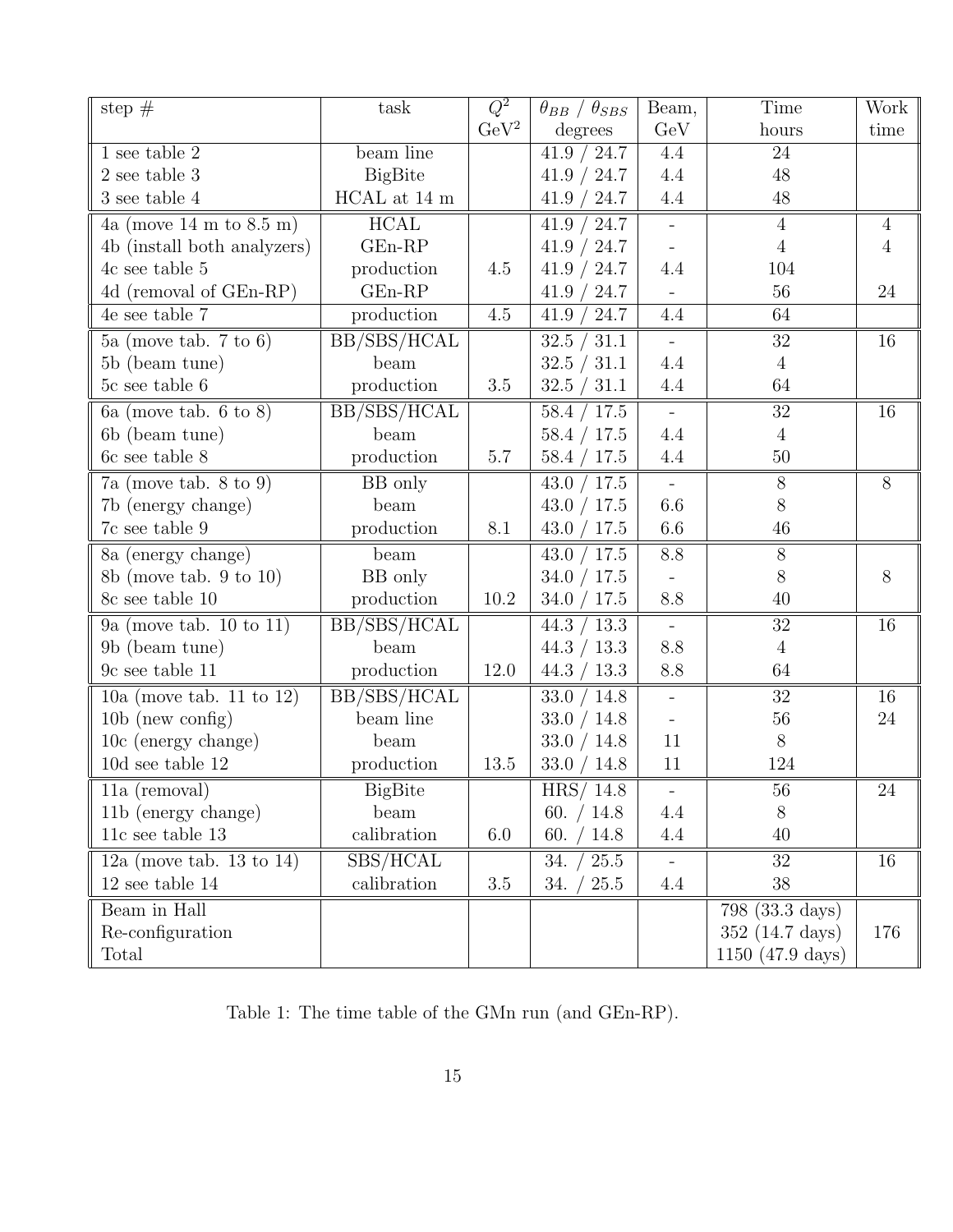#### 353 3.3 Commissioning of the beam line

 The contact person is TBD. The total allocated time for this work is 24 hours in three 8 hour periods. We will do the following:

- With BigBite and all SBS magnets currents set to zero, deliver a pulsed beam to the beam dump.
- Obtain BPM information and perform HARP scans for BPM calibration.
- Test rastered beam operation and test BPM readout with CODA.
- <sup>360</sup> Send a cw beam and increase the current to 50  $\mu$ A.
- $\bullet$  In the pulsed beam mode, check impact of the BigBite magnet current (710 A) on the beam position at the dump.
- <sup>363</sup> In the pulsed beam mode, ramp up SBS correctors with SBS current increased up to 2.1 kA.
- $\bullet$  Send a cw beam, increase the current to 50  $\mu$ A and calibrate IC readings.

 $\bullet$  Insert the C-hole target and perform a scan of beam position in X and Y (raster OFF) using the rate monitor (specialized small scintillator counter located near the target at 90 deg. position). Use the detector rate on a scaler with EPIC. Adjust the beam position if needed to have the beam centered in the Carbon target hole. Set the raster ON (5 mm x 5 mm), collect the data - rate vs.  $x/y$  in new SPOT++.

| item           | Beam | Target        | Beam     | Time | BB angle/dist.  | $SBS$ angle/dist.         | SBS | HCAL    |
|----------------|------|---------------|----------|------|-----------------|---------------------------|-----|---------|
| #              | GeV  |               | uΑ       | hour | meter<br>deg.   | $\deg.$<br>meter          | Bdl | dist. m |
|                | 4.4  | empty, C-hole | $1 - 50$ |      | '1.55<br>41.9 / | 2.25<br>24.7 <sub>1</sub> |     | 8.5     |
| $\overline{2}$ | 4.4  | empty, C-hole | $1 - 50$ |      | 41.9 / 1.55     | 2.25<br>24.7 /            |     | 8.5     |
| 3              | 4.4  | empty, C-hole | $1 - 50$ |      | 1.55<br>41.9 /  | 2.25<br>24.7              |     | 8.5     |

Table 2: The beam time and other parameters of the beam line commissioning. Total allocated time is of 24 hours.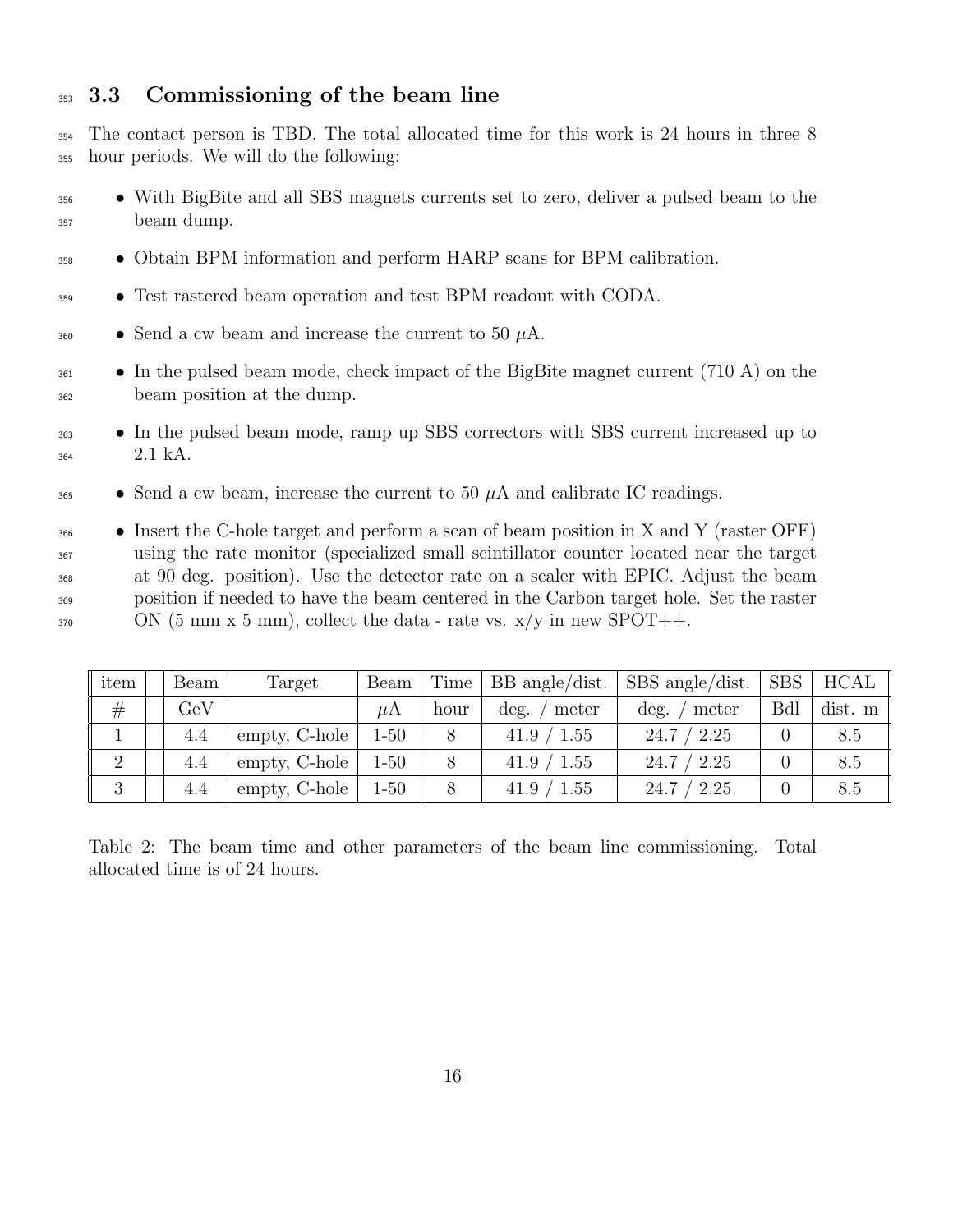#### 371 3.4 Commissioning of the BigBite

 The contact person is Eric Fuchey & Mark Jones. The total allocated time is of 48 hours in six intervals each of 8 hours. The following is the plan:

- Magnet position for  $4.5 \text{ GeV}^2$  kinematics  $(41.9 \text{ deg}, 1.55 \text{ m from the pivot}).$
- $\bullet$  Beam is 4.4 GeV (two-pass) 1  $\mu$ A.
- Target at a single C foil.
- BigBite magnet current set 710 A.
- HV is ON for all detectors per cosmic calibration.
- <sup>379</sup> Measure the shower detector trigger rate.
- Increase beam current for 10 kHz trigger rate.
- Collected data with the Shower signals.
- Collect data with GEM information for parallel studies.
- Use event display for raw data with large shower signal.
- Replay GEM data for track search correlated to the shower cluster.
- Plot shower/pre-shower correlation, select electrons.
- Calculate momentum for selected electrons.
- Calculate shower blocks coefficients and HV corrections.
- Repeat shower study and equalize coefficients with optimum HV set.
- Collect 1M events GEM calibration.
- Find GEM efficiency and coordinate resolution for all planes vs. coordinates.
- $\bullet$  Set the SBS magnet at 1 kA.
- Collect 1M events.
- Calculate change of BigBite Shower PMTs gain change.
- Put the target at a multi foil position.
- Collect 10M events for optics analysis.
- Insert a sieve slit, collect 20M events.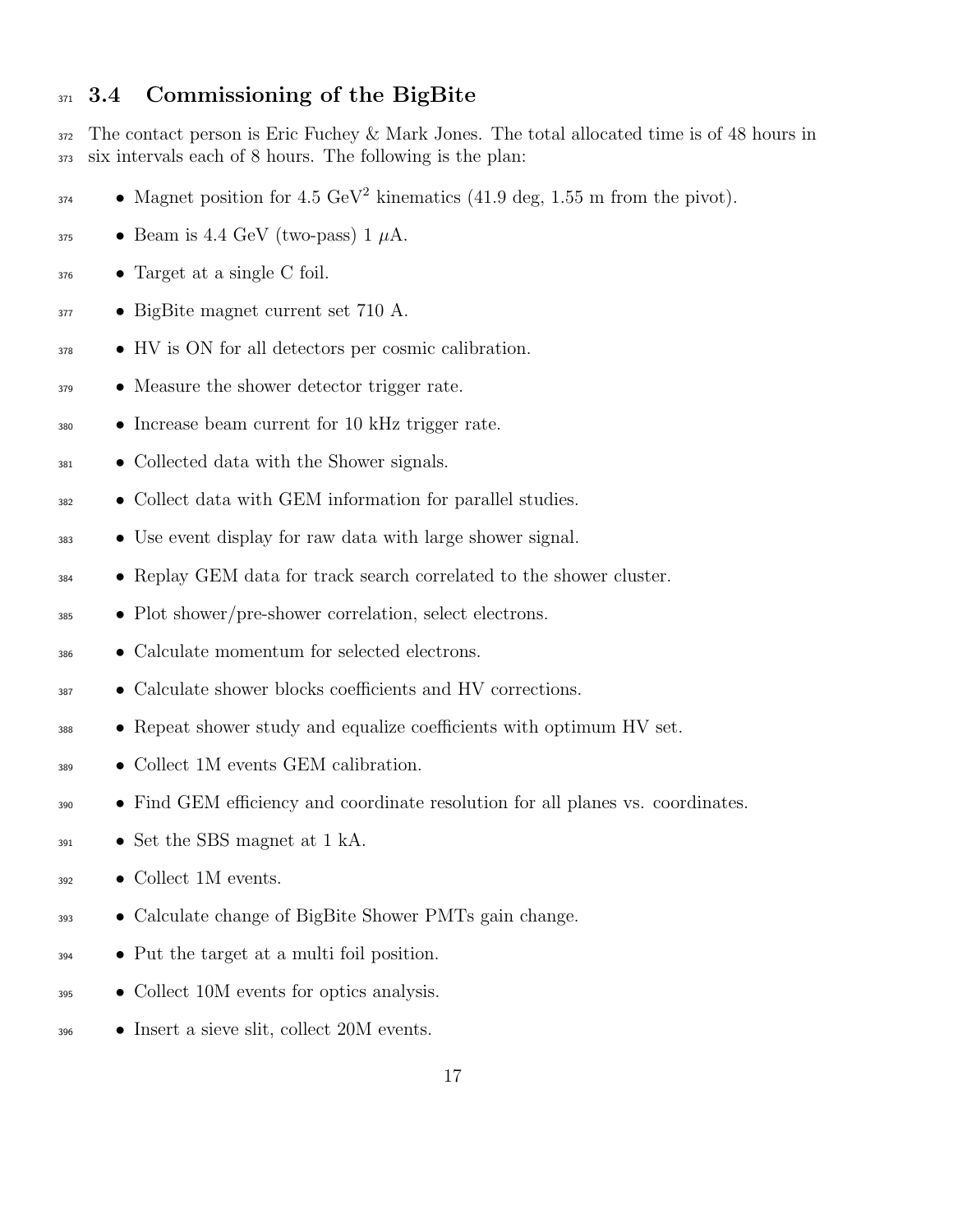- Put the target at LH2 position.
- Collect 10M events.
- GRINCH data analysis in parallel, HV tune, data display, PID vs Shower.

<sup>400</sup> The distance for BB is shown from the pivot to the front of the magnet yoke. The distance for SBS is shown from the pivot to the front of the magnet yoke.

| item           | $Q^2$       | Beam | Target        | Beam     | Time | $BB$ angle/dist. | $SBS$ angle/dist. | <b>SBS</b> | <b>HCAL</b> |
|----------------|-------------|------|---------------|----------|------|------------------|-------------------|------------|-------------|
| #              | $\rm GeV^2$ | GeV  |               | $\mu$ A  | hour | meter<br>deg.    | $\deg.$<br>meter  | <b>Bdl</b> | dist. m     |
|                | 3.5         | 4.4  | $\mathcal{C}$ | $1 - 50$ | 8    | 41.9 / 1.55      | 24.7 / 2.25       | $\theta$   | 8.5         |
| 2              | 3.5         | 4.4  | LH2           | $1 - 50$ | 8    | 41.9 / 1.55      | 24.7 / 2.25       | $\theta$   | 8.5         |
| 3              | 3.5         | 4.4  | $\rm C$       | $1 - 50$ | 8    | 41.9 / 1.55      | 24.7 / 2.25       | $\Omega$   | 8.5         |
| $\overline{4}$ | 3.5         | 4.4  | LH2           | $1 - 50$ | 8    | 41.9 / 1.55      | 24.7 / 2.25       | $\theta$   | 8.5         |
| $\overline{5}$ | 3.5         | 4.4  | C-foils       | $1 - 50$ | 8    | 41.9 / 1.55      | 24.7 / 2.25       | $\theta$   | 8.5         |
| 6              | 3.5         | 4.4  | $C+size$      | $1 - 50$ | 8    | 41.9 / 1.55      | 24.7 / 2.25       | $\theta$   | 8.5         |

Table 3: The beam time and other parameters of the BigBite commissioning run. Total 48 hours of the beam on target. Total allocated time is of 48 hours.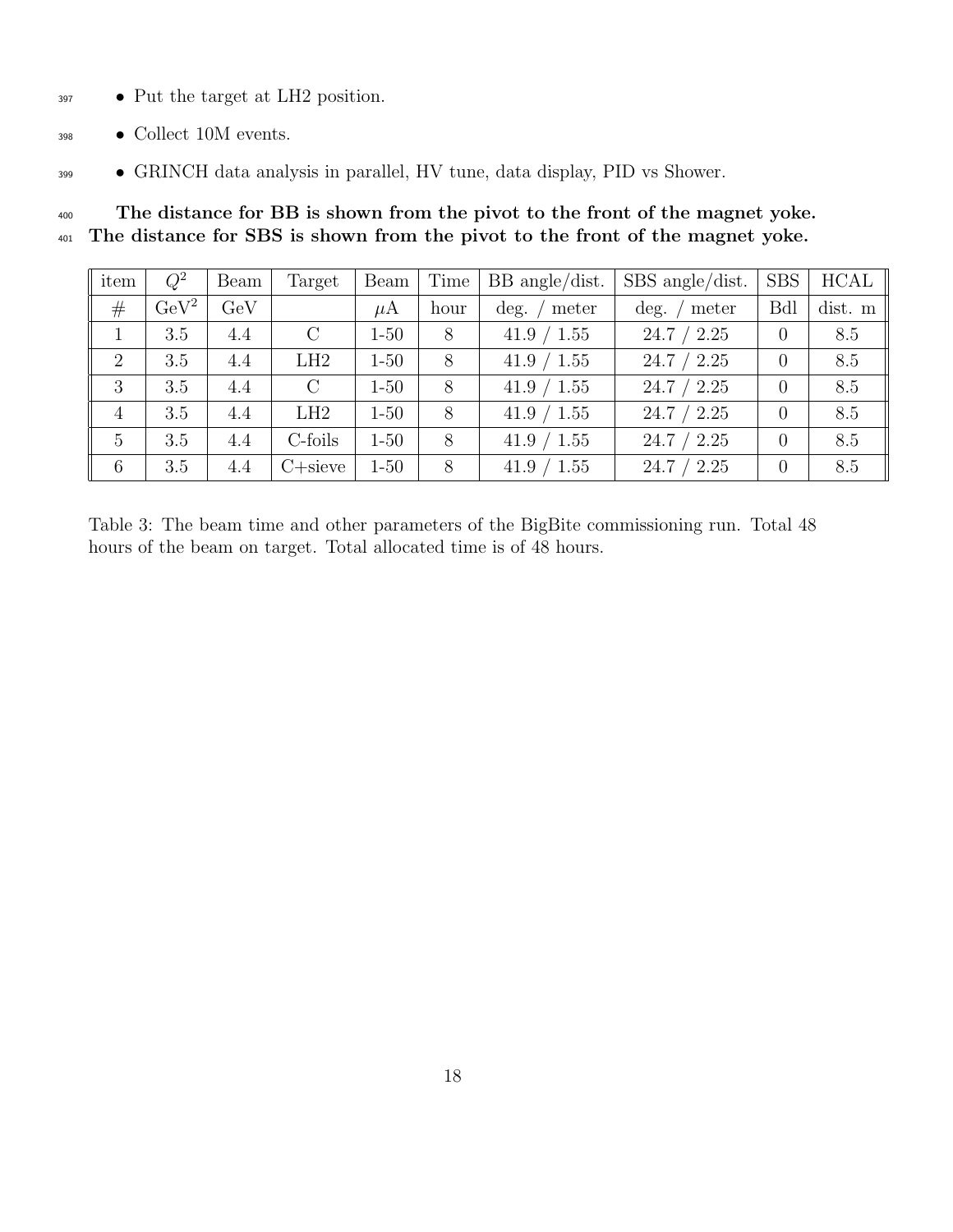#### 402 3.5 Commissioning of the SBS-HCAL

 The total allocated time is six intervals each of 8 hours. The contact person is Scott Barcus  $404 \& B.$  Quinn The following is a plan:

- SBS magnet current set to zero.
- BigBite sieve slit is removed.
- Target is LH2.
- HCAL at 14 m from the target.
- DAQ trigger is the BigBite shower.
- HCAL HV is ON per cosmic calibration.
- Beam current set to give 10 kHz BigBite trigger rate.
- Collect 10M events for HCAL initial study.
- Use event display to see correlated electron-proton.
- Apply angular correlation to observe and select clean elastic events.
- Calculate HCAL blocks gain coefficients, find corrections for HV.
- Repeat HCAL study with optimum HV set to the level of 5% or better.
- Set the SBS magnet at 2 kA.
- Readjust BigBite Shower HV setting using clean e-p events
- Collect 10M events for proton deflection with SBS magnet OFF and ON
- Calculate elastic proton deflection angles in a grid over SBS acceptance.
- Collect e-p events with clean BigBite trigger, look for proton re-scattering events.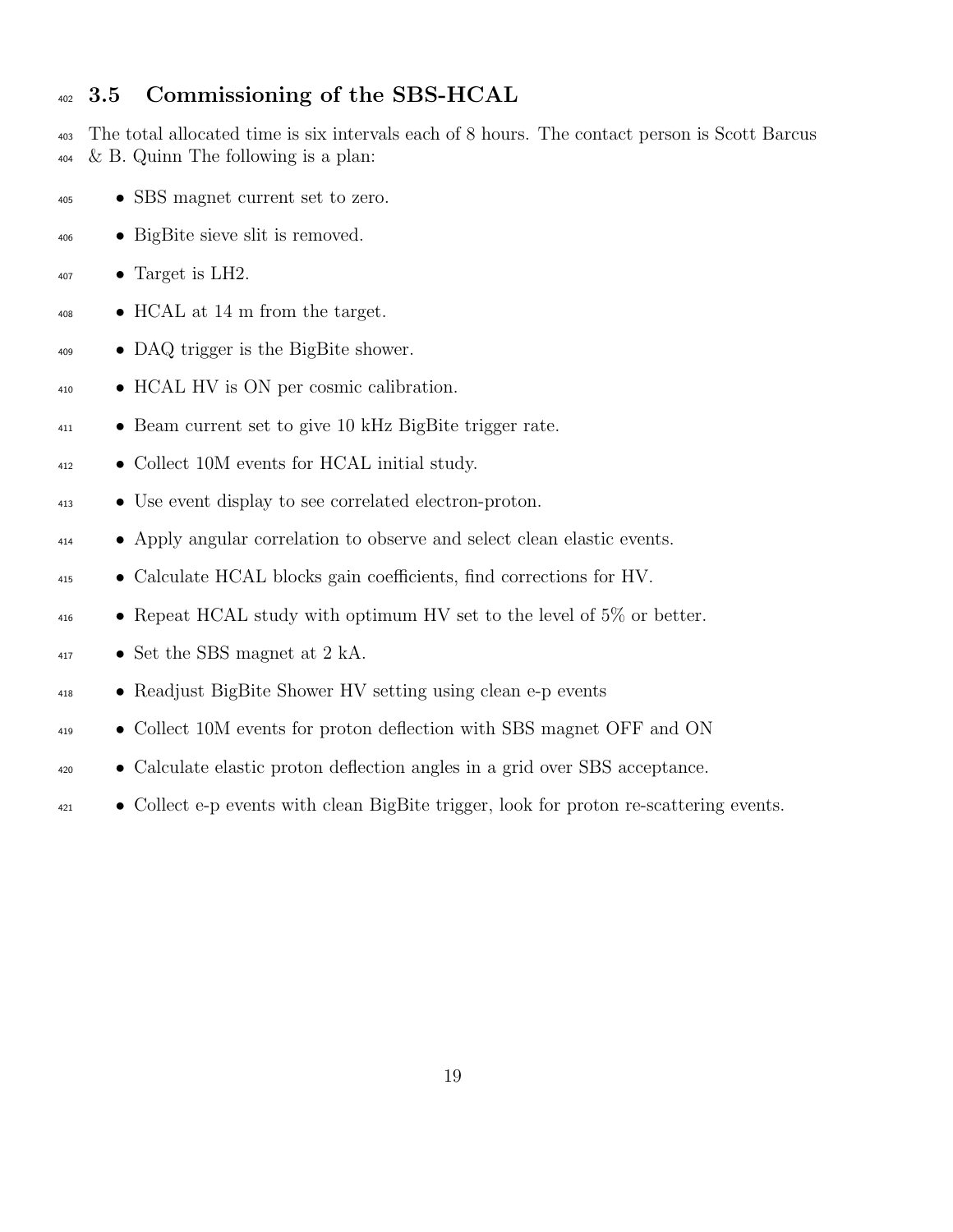| item           | $Q^2$       | Beam | Target        | Beam     | Time | $BB$ angle/dist. | SBS angle/dist.  | <b>SBS</b>     | <b>HCAL</b> |
|----------------|-------------|------|---------------|----------|------|------------------|------------------|----------------|-------------|
| #              | $\rm GeV^2$ | GeV  |               | $\mu$ A  | hour | deg.<br>meter    | $\deg.$<br>meter | <b>Bdl</b>     | dist. m     |
|                | 4.5         | 4.4  | LH2           | $1 - 50$ | 8    | 41.9 / 1.55      | 24.7 / 2.25      | $\Omega$       | 14          |
| 2              | 4.5         | 4.4  | LH2           | $1 - 50$ | 8    | 41.9 / 1.55      | 24.7 / 2.25      |                | 14          |
| 3              | 4.5         | 4.4  | LH2           | $1 - 50$ | 8    | 41.9 / 1.55      | 24.7 / 2.25      | $\overline{0}$ | 14          |
| $\overline{4}$ | 4.5         | 4.4  | $\mathcal{C}$ | $1 - 50$ | 8    | 41.9 / 1.55      | 24.7 / 2.25      | $\overline{0}$ | 14          |
| $\overline{5}$ | 4.5         | 4.4  | LH2           | $1 - 50$ | 8    | 41.9 / 1.55      | 24.7 / 2.25      |                | 14          |
| 6              | 4.5         | 4.4  | $\rm C$       | $1 - 50$ | 8    | 41.9 / 1.55      | 24.7 / 2.25      | $\overline{0}$ | 14          |

Table 4: The beam time and other parameters of the HCAL commissioning run. Total 48 hours of the beam on target. Total allocated time is of 48 hours.

## $3.6$  GEn-RP production parameters for 4.5 GeV<sup>2</sup> kinematics

- SBS position remains at 24.7 deg and 2.25 m from the pivot. (No change from commissioning settings in Sect. 2.)
- Beam energy remains 4.4 GeV.
- (No change from commissioning settings in Sect. 2.)
- Beam polarization is assumed to be 80% for the production run times below.

 E12-17-004 has been approved for 120 PAC hours, or a nominal 10 calendar days at the typically assumed 50% efficiency. Of those 120 PAC hours, 12 PAC hours (or a nominal 3 calendar shifts) have been allocated to overhead associated with GEn-related configuration changes. The contact person is Brad Sawatzky.

 After GMn has completed their equipment commissioning (BigBite and HCAL). GEn-RP will take a shift to finish GEn-RP equipment commissioning.

<sup>434</sup> 1. Install the GEn specific components (nominal 1 shift)

- Install shielding in the beamline dipole cutout (if this is not already inplace).
- Install shield wall on beamline as needed.
- Install shielding around SBS GEM crates (if not already installed).
- Install SBS rear field clamp.
- Install analyzer plate.
- Install active analyzer.
- 

<sup>441</sup> 2. Run GEn measurement (108 PAC hours; 9 calendar days)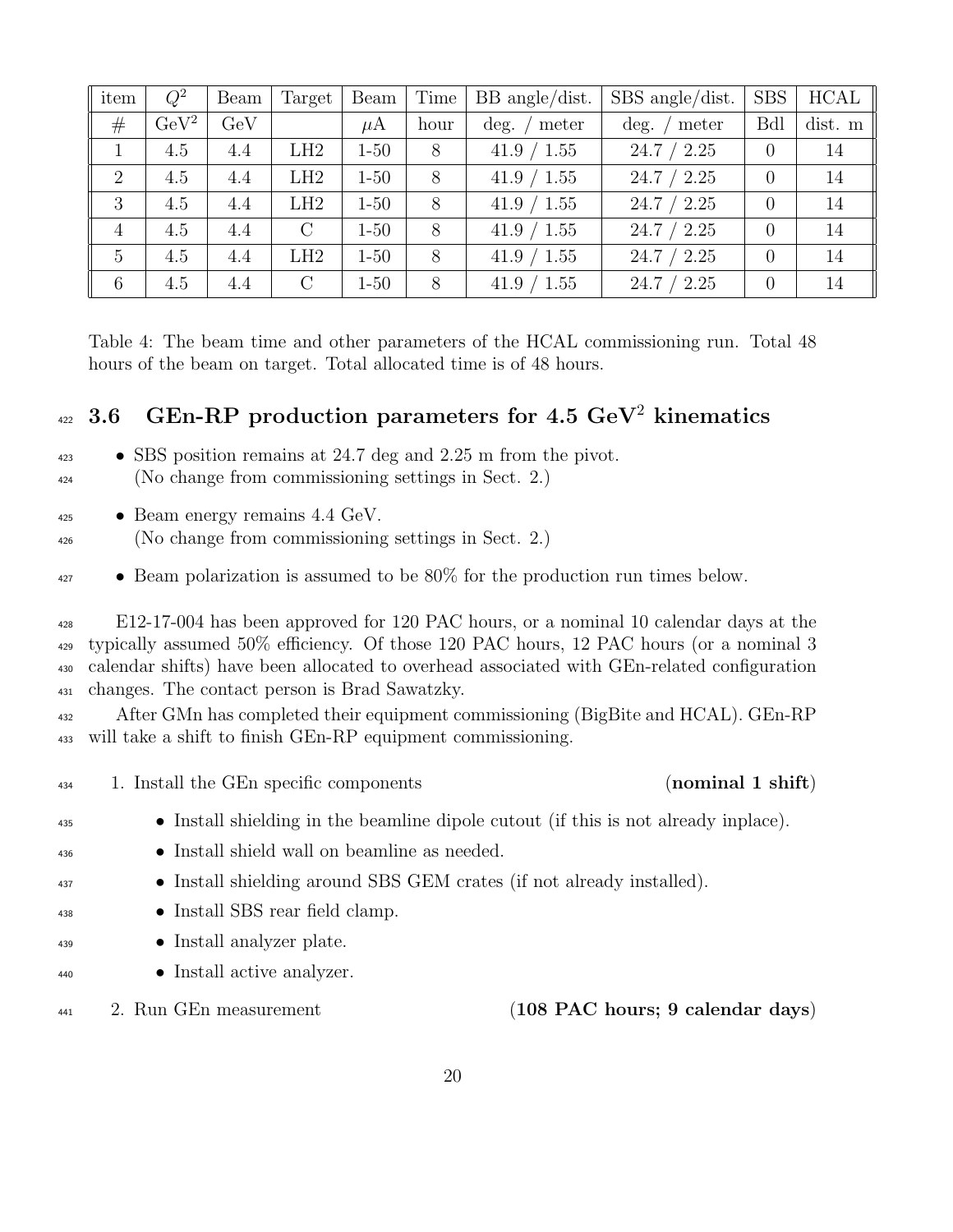| 442<br>443 | • Beam and target configuration match those of the GMn $4.5 \text{ GeV}^2$ setting (Sect.<br>3.8.) except GEn requires polarized beam. |
|------------|----------------------------------------------------------------------------------------------------------------------------------------|
| 444        | - Beam is <b>polarized</b> (80\% assumed).                                                                                             |
| 445        | $-$ Beam energy is 4.4 GeV.                                                                                                            |
| 446        | $-$ Raster is 2mm x 2mm.                                                                                                               |
| 447        | $-$ Target is LD2.                                                                                                                     |
| 448        | $-$ SBS at 24.7 deg and 2.25 m from the pivot.                                                                                         |
| 449        | $-$ HCal is 8.5 meters.                                                                                                                |
| 450        | $-$ SBS magnet current set to $+2$ kA.                                                                                                 |
| 451        | - BB magnet current set to 0.71 kA.                                                                                                    |
| 452        | - Set primary DAQ trigger to [BigBite .AND. HCal-sum], others pre-scaled for                                                           |
| 453        | $10\%$ or total rate.                                                                                                                  |
| 454        | • Take runs as follows. See Table 5 for additional detail.                                                                             |
| 455        | $-$ Møller measurement.                                                                                                                |
| 456        | - Positive SBS field running (standard GMn polarity)                                                                                   |
| 457        | - Negative SBS field running (reverse GMn polarity)                                                                                    |
| 458        | - Møller measurement (if desired).                                                                                                     |
| 459        | (nominal 1 shift)<br>3. De-install GEn components                                                                                      |
| 460        | • Remove field clamp (Techs, crane).                                                                                                   |
| 461        | • Remove analyzer plate (Techs, crane).                                                                                                |
| 462        | • Remove Glasgow analyzer (Collaboration).                                                                                             |
| 463        | • Remove shield wall on beamline as needed.                                                                                            |
| 464        | • Remove shielding in SBS dipole gap as needed.                                                                                        |
| 465        | • Remove shielding around SBS GEM crates.                                                                                              |
| 466<br>467 | • Disconnect cables from the beamline side (left) Recoil Proton detector assembly<br>(Collaboration).                                  |
| 468        | • Remove beamline side (left) Recoil Proton detector from SBS stand (Techs, crane).                                                    |
| 469        | • The right-side RP detector can remain, or be craned off as desired.                                                                  |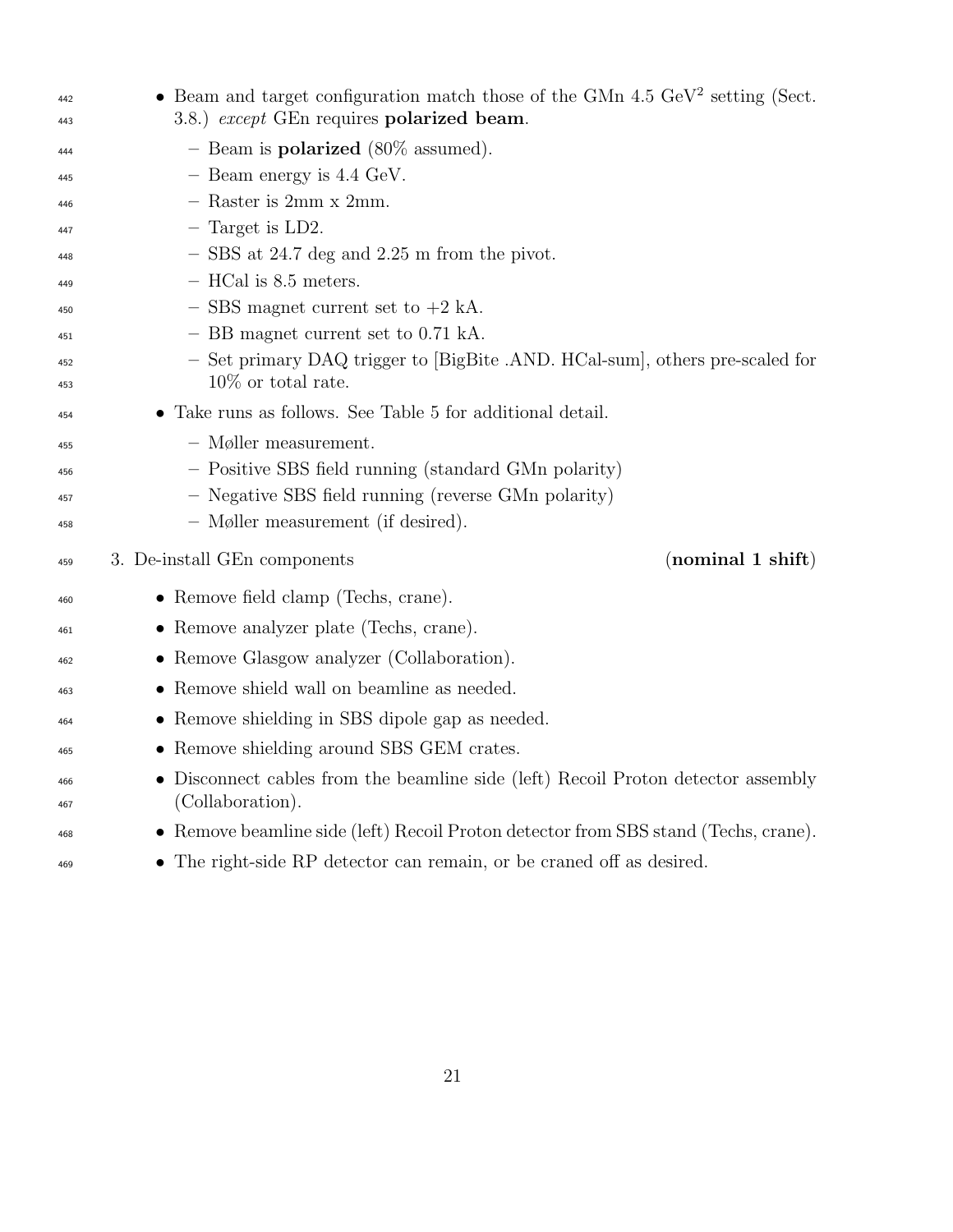| Item           | $Q^2$           | Beam        | Target | Beam    | Time           | $BB \text{ ang/dist}$     | $SBS$ ang/dist                       | SBS BdL     | $\rm HCAL$ |
|----------------|-----------------|-------------|--------|---------|----------------|---------------------------|--------------------------------------|-------------|------------|
| #              | $(\rm GeV/c)^2$ | $\rm GeV/c$ |        | $\mu$ A | hour           | $\deg$ ./meter            | deg./meter                           | $T \cdot m$ | dist. m    |
| M1             | Møller Meas.    | 4.4         |        | $< 5\,$ | 8              |                           |                                      |             |            |
|                | 4.5             | 4.4         | LD2    | 30      | 22             | 41.9/1.55                 | 24.7/2.25                            | $+1.71$     | 8.5        |
| $\overline{2}$ | 4.5             | 4.4         |        |         | $\overline{2}$ |                           | Verify beam tune after polarity flip |             |            |
| 3              | 4.5             | 4.4         | LD2    | 30      | 22             | 41.9/1.55                 | 24.7/2.25                            | $-1.71$     | 8.5        |
| $\overline{4}$ | 4.5             | 4.4         |        |         |                |                           | Polarity flip to positive            |             |            |
| $\overline{5}$ | 4.5             | 4.4         | LD2    | 30      | 22             | 41.9/1.55                 | 24.7/2.25                            | $+1.71$     | 8.5        |
| $\overline{4}$ | 4.5             | 4.4         |        |         | 1              | Polarity flip to negative |                                      |             |            |
| 6              | 4.5             | 4.4         | LD2    | 30      | 22             | 41.9/1.55                 | 24.7/2.25                            | $-1.71$     | 8.5        |
| M2             | Møller Meas.    | 4.4         |        | $< 5\,$ | 8              | Optional / As needed.     |                                      |             |            |

Table 5: The beam time and other parameters of the GEn-RP  $4.5 \text{ GeV}^2$  run (Sect. 3.6). Total 108 hours of beam on target (out of 120 PAC hours). 8 of the remaining 12 PAC hours (nominal 2 calendar shifts) are used for backing-in and backing-out of the GEn configuration. One additional calendar shift is used for overhead during production running. Note that (existing) E12-09-019 BB optics and SBS momentum calibrations for the  $4.5\,{\rm GeV^2}$  kinematic setting will be used and will not be remeasured.

## $_{470}$  3.7  $\,$  GMn production parameters for 3.5 GeV $^{2}$  kinematics

The total allocated time is of 64 hours. The contact person is Brian Quinn.

- The following is a plan:
- Beam energy is 4.4 GeV.
- Have SBS at 31.1 deg and 2.00 m from the pivot.
- Set the SBS magnet current at 2 kA.
- Have BigBite at 32.5 deg and 1.8 m from the pivot.
- Set the BigBite magnet current at 0.71 kA.
- The target is LD2.
- $\bullet$  HCal at 7.2 meters.
- Get beam current according to the table 6.
- Set raster size 2mm x 2mm.
- Set DAQ trigger from the BigBite, others pre-scaled for 10% or total rate
- Take the data according to the table 6.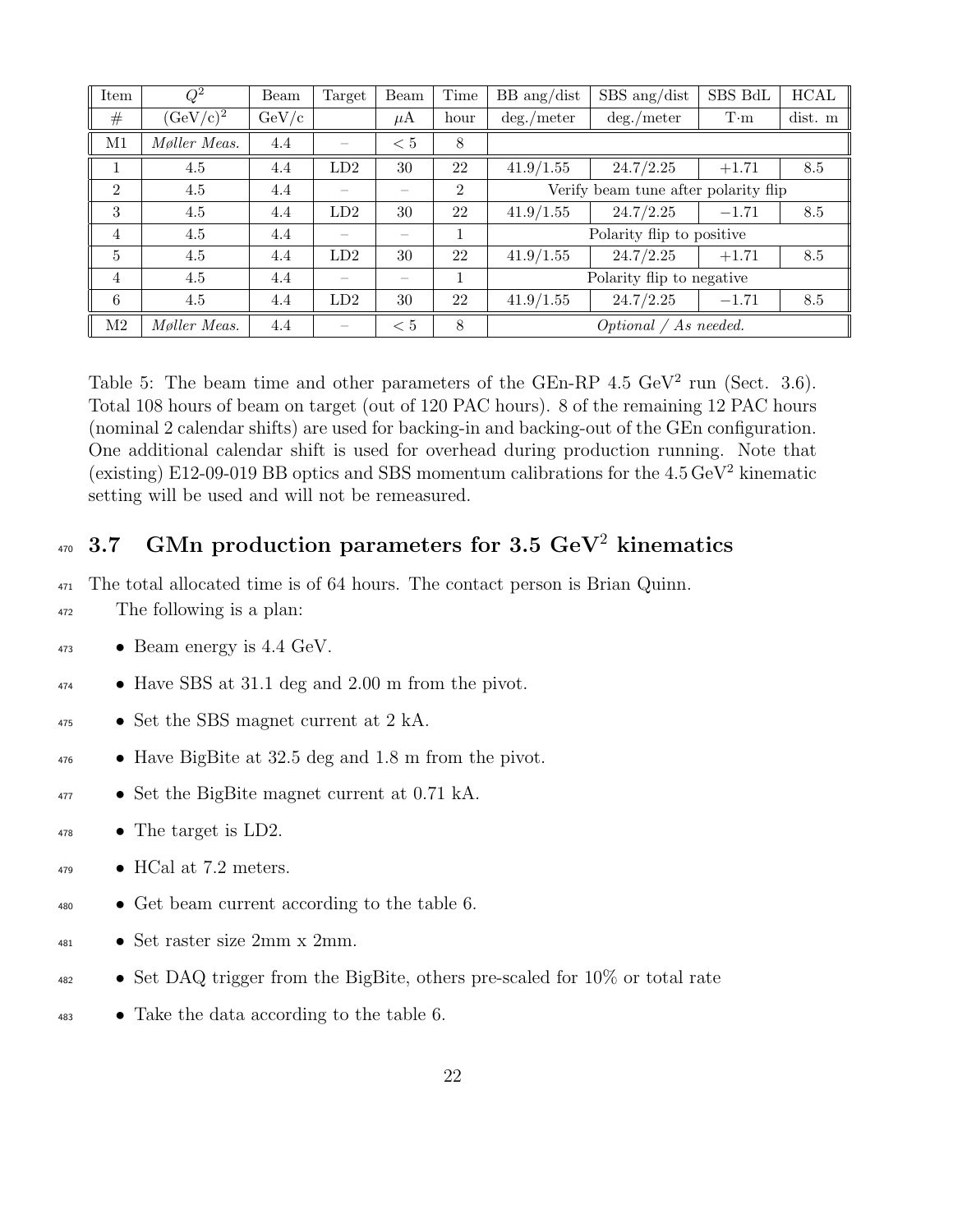| item           | $Q^2$       | Beam | Target | Beam            | Time           | $BB$ angle/dist. | SBS angle/dist. | <b>SBS</b> | <b>HCAL</b> |
|----------------|-------------|------|--------|-----------------|----------------|------------------|-----------------|------------|-------------|
| #              | $\rm GeV^2$ | GeV  |        | $\mu$ A         | hour           | $\deg.$<br>meter | $\deg.$ / meter | <b>Bdl</b> | dist. m     |
| 1              | 3.5         | 4.4  | LD2    | 30              | 12             | 32.5 / 1.80      | 31.1 / 2.00     | 1.71       | 7.2         |
| $\overline{2}$ | 3.5         | 4.4  | dummy  | 30              | $\overline{2}$ | 32.5 / 1.80      | 31.1 / 2.00     | 1.71       | 7.2         |
| 3              | 3.5         | 4.4  | LD2    | 15              | 12             | 32.5 / 1.80      | 31.1 / 2.00     | 1.71       | 7.2         |
| $\overline{4}$ | 3.5         | 4.4  | dummy  | 15              | $\overline{2}$ | 32.5 / 1.80      | 31.1 / 2.00     | 1.71       | 7.2         |
| $\overline{5}$ | 3.5         | 4.4  | LD2    | 6               | 6              | 32.5 / 1.80      | 31.1 / 2.00     | 1.71       | 7.2         |
| 6              | 3.5         | 4.4  | dummy  | $6\phantom{.}6$ | $\mathbf{1}$   | 32.5 / 1.80      | 31.1 / 2.00     | 1.71       | 7.2         |
| $\overline{7}$ | 3.5         | 4.4  | LH2    | 60              | 3              | 32.5 / 1.80      | 31.1 / 2.00     | 1.71       | 7.2         |
| 8              | 3.5         | 4.4  | LH2    | 30              | 3              | 32.5 / 1.80      | 31.1 / 2.00     | 1.71       | 7.2         |
| 9              | 3.5         | 4.4  | LH2    | 12              | 9              | 32.5 / 1.80      | 31.1 / 2.00     | 1.71       | 7.2         |
| 10             | 3.5         | 4.4  | LH2    | 60              | 6              | 32.5 / 1.80      | 31.1 / 2.00     | $\theta$   | 7.2         |
| 11             | 3.5         | 4.4  | dummy  | 60              | $\overline{2}$ | 32.5/1.80        | 31.1/2.00       | 1.71       | 7.2         |

Table 6: The beam time and other parameters of the  $3.5 \text{ GeV}^2$  run. Total 58 hours of the beam on target. Total allocated time is of 64 hours.

## $_{484}$  3.8 GMn production parameters for 4.5 GeV<sup>2</sup> kinematics

The total allocated time is of 64 hours. The contact person is Brian Quinn.

- The following is a plan:
- Beam energy is 4.4 GeV.
- Have SBS at 24.7 deg and 2.25 m from the pivot.
- Set the SBS magnet current at 2 kA.
- Retune SBS beam line correctors.
- Have BigBite at 41.9 deg and 1.55 m from the pivot.
- Set the BigBite magnet current at 0.71 kA.
- The target is LD2.
- HCal at 8.5 meters.
- Get beam current according to the table 7.
- Set raster size 2mm x 2mm.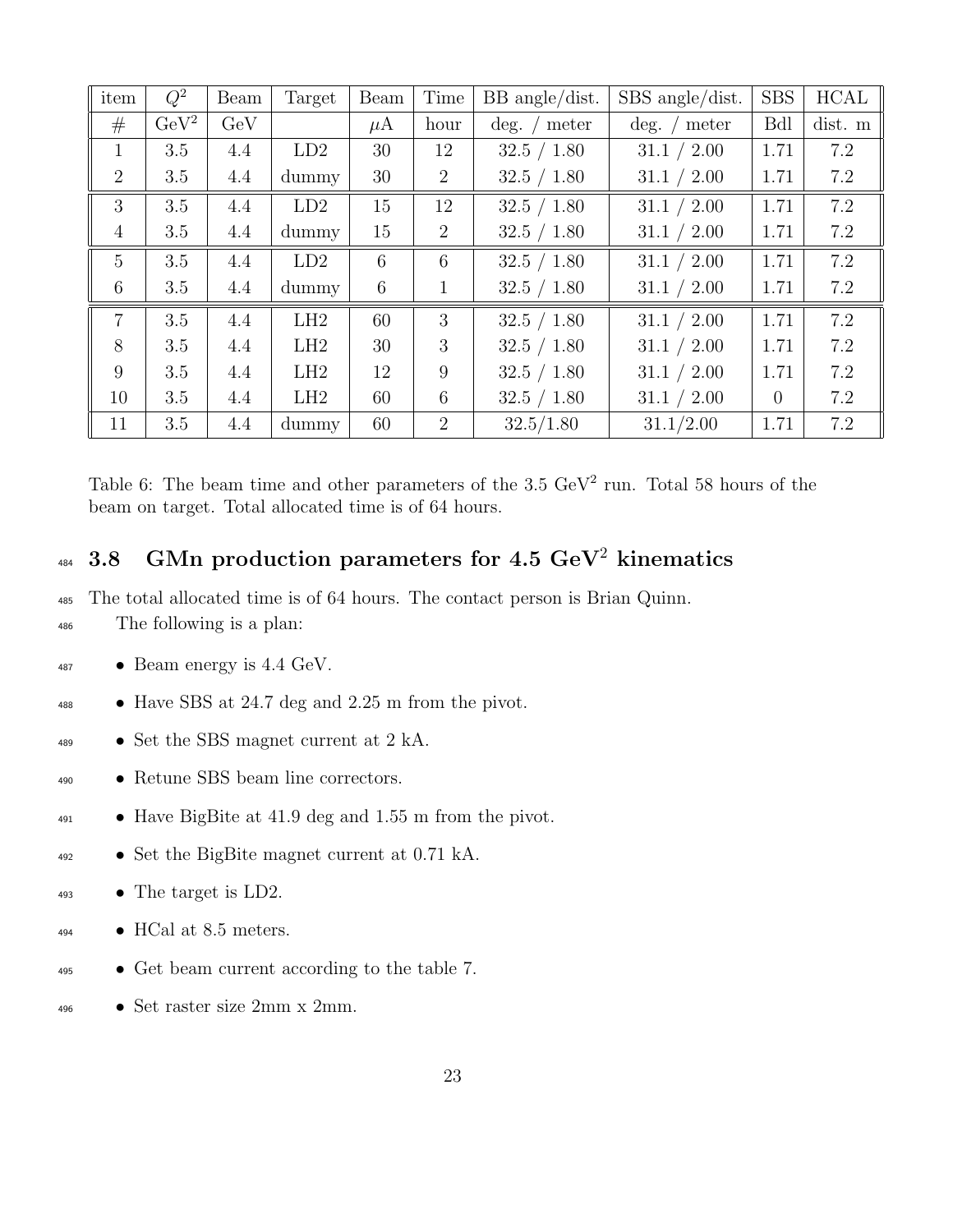• Set DAQ trigger from the BigBite, others pre-scaled for 10% or total rate

| item           | $Q^2$       | Beam | Target | Beam    | Time           | BB angle/dist.     | SBS angle/dist.             | <b>SBS</b>     | <b>HCAL</b> |
|----------------|-------------|------|--------|---------|----------------|--------------------|-----------------------------|----------------|-------------|
| #              | $\rm GeV^2$ | GeV  |        | $\mu$ A | hour           | $\deg.$ /<br>meter | $\deg.$ /<br>$\prime$ meter | <b>Bdl</b>     | dist. m     |
| $\mathbf{1}$   | 4.5         | 4.4  | LD2    | 30      | 12             | 41.9/1.55          | 24.7/2.25                   | 1.71           | 8.5         |
| $\overline{2}$ | 4.5         | 4.4  | dummy  | 30      | $\overline{2}$ | 41.9/1.55          | 24.7/2.25                   | 1.71           | 8.5         |
| 3              | 4.5         | 4.4  | LD2    | 15      | 12             | 41.9/1.55          | 24.7/2.25                   | 1.71           | 8.5         |
| $\overline{4}$ | 4.5         | 4.4  | dummy  | 15      | $\overline{2}$ | 41.9/1.55          | 24.7/2.25                   | 1.71           | 8.5         |
| $\overline{5}$ | 4.5         | 4.4  | LD2    | 6       | 6              | 41.9/1.55          | 24.7/2.25                   | 1.71           | 8.5         |
| 6              | 4.5         | 4.4  | dummy  | 6       | 1              | 41.9/1.55          | 24.7/2.25                   | 1.71           | 8.5         |
| $\overline{7}$ | 4.5         | 4.4  | LH2    | 60      | 3              | 41.9/1.55          | 24.7/2.25                   | 1.71           | 8.5         |
| 8              | 4.5         | 4.4  | LH2    | 30      | 6              | 41.9/1.55          | 24.7/2.25                   | 1.71           | 8.5         |
| 9              | 4.5         | 4.4  | LH2    | 12      | 9              | 41.9/1.55          | 24.7/2.25                   | 1.71           | 8.5         |
| 10             | 4.5         | 4.4  | LH2    | 60      | 6              | 41.9/1.55          | 24.7/2.25                   | $\overline{0}$ | 8.5         |
| 11             | 4.5         | 4.4  | dummy  | 60      | $\overline{2}$ | 41.9/1.55          | 24.7/2.25                   | 1.71           | 8.5         |

 $\bullet$  Take the data according to the table 7.

Table 7: The beam time and other parameters of the GMn  $4.5 \text{ GeV}^2$  run. Total 61 hours of the beam on target. Total allocated time is of 64 hours.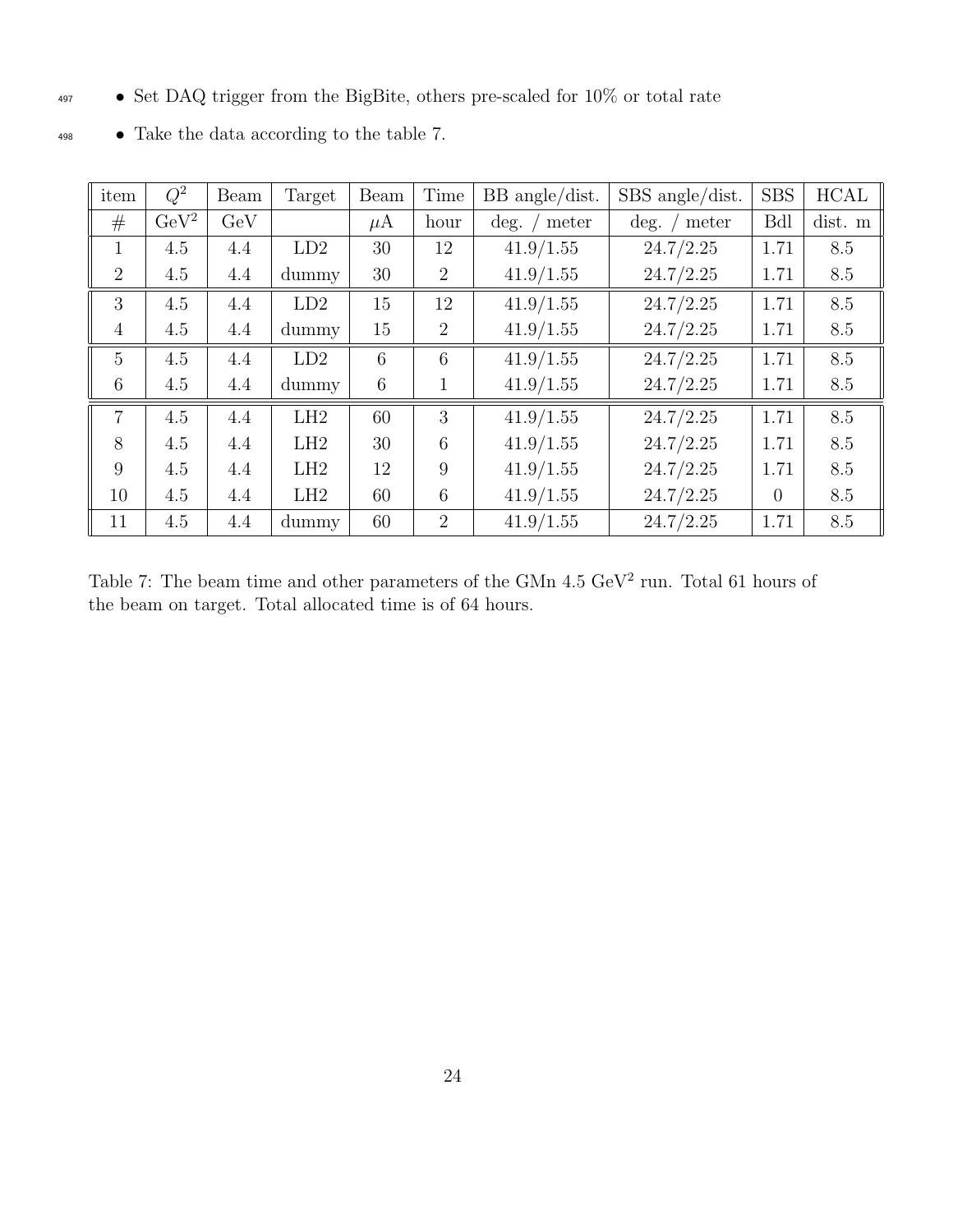## $_{499}$  3.9  $\,$  GMn production parameters for 5.7 GeV $^{2}$  kinematics

- The total allocated time is of 50 hours. The contact person is Brian Quinn.
- The following is a plan:
- Beam energy is 4.4 GeV.
- Have SBS at 17.5 deg and 2.25 m from the pivot.
- Set the SBS magnet current at 2 kA.
- Retune SBS beam line correctors.
- Have BigBite at 58.4 deg and 1.55 m from the pivot.
- Set the BigBite magnet current at 0.71 kA.
- The target is LD2.
- HCal at 11 meters.
- Get beam current according to the table 8.
- Set raster size 2mm x 2mm.
- Set DAQ trigger from the BigBite, others pre-scaled for 10% or total rate
- Take the data according to the table 8.

| item           | $Q^2$       | Beam | Target | Beam    | Time           | $BB$ angle/dist. | SBS angle/dist. | <b>SBS</b>     | <b>HCAL</b> |
|----------------|-------------|------|--------|---------|----------------|------------------|-----------------|----------------|-------------|
| #              | $\rm GeV^2$ | GeV  |        | $\mu$ A | hour           | deg.<br>meter    | deg.<br>' meter | <b>Bdl</b>     | dist. m     |
|                | 5.7         | 4.4  | LD2    | 30      | 18             | 58.4/1.55        | 17.5/2.25       | 1.71           | 11          |
| 2              | 5.7         | 4.4  | dummy  | 30      | 2              | 58.4/1.55        | 17.5/2.25       | 1.71           | 11          |
| 3              | 5.7         | 4.4  | LD2    | 15      | 12             | 58.4/1.55        | 17.5/2.25       | 1.71           | 11          |
| $\overline{4}$ | 5.7         | 4.4  | dummy  | 15      | 2              | 58.4/1.55        | 17.5/2.25       | 1.71           | 11          |
| $\overline{5}$ | 5.7         | 4.4  | LH2    | 60      | $\overline{4}$ | 58.4/1.55        | 17.5/2.25       | 1.71           | 11          |
| 6              | 5.7         | 4.4  | LH2    | 30      | $\overline{2}$ | 58.4/1.55        | 17.5/2.25       | 1.71           | 11          |
| $\overline{7}$ | 5.7         | 4.4  | LH2    | 60      | 6              | 58.4/1.55        | 17.5/2.25       | $\overline{0}$ | 11          |
| 8              | 5.7         | 4.4  | dummy  | 60      | $\overline{2}$ | 58.4/1.55        | 17.5/2.25       | 1.71           | 11          |

Table 8: The beam time and other parameters of the  $5.7 \text{ GeV}^2$  run. Total 48 hours of the beam on target. Total allocated time is of 50 hours.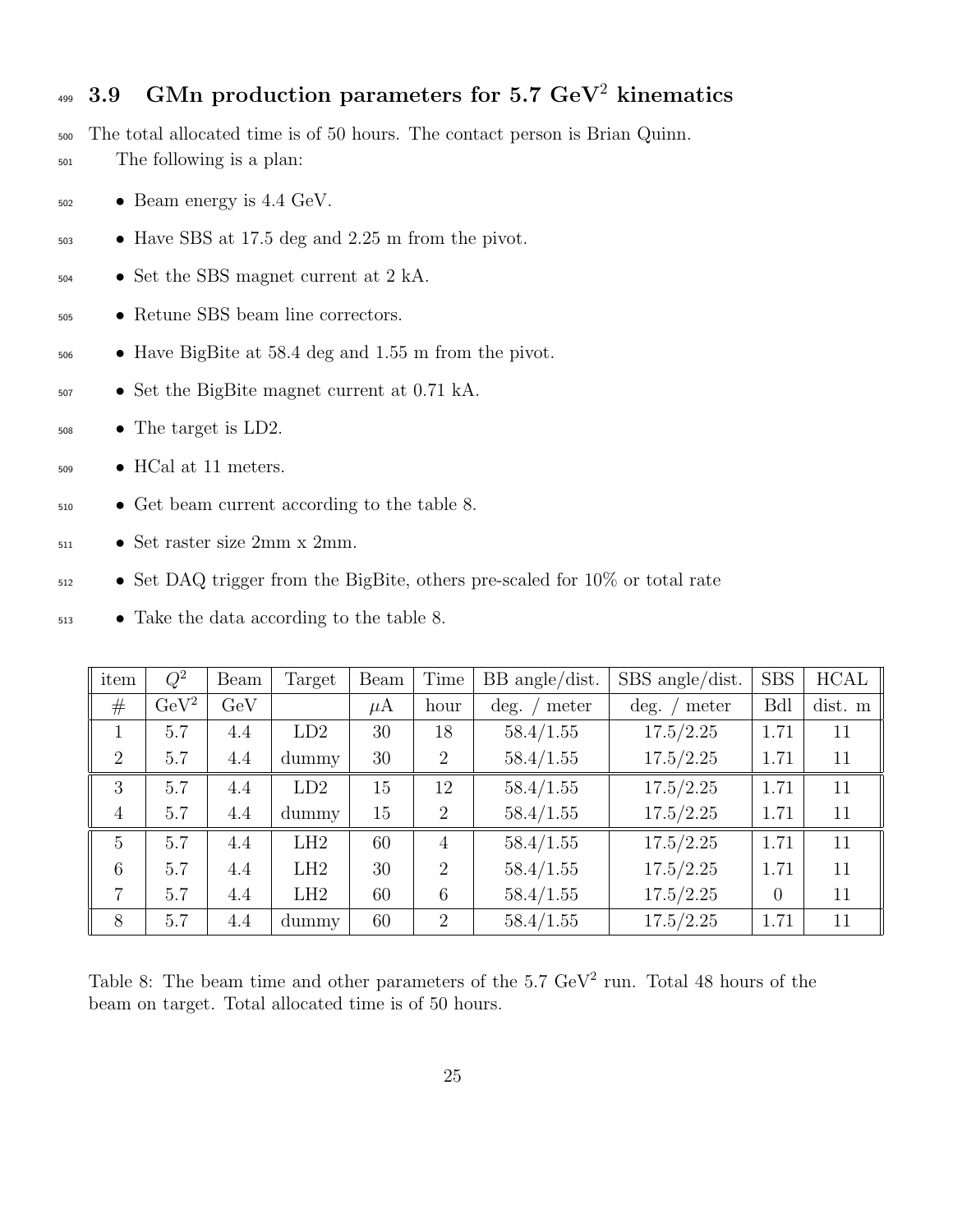## $_{514}$  3.10 GMn production parameters for 8.1 GeV<sup>2</sup> kinematics

The total allocated time is of 46 hours. The contact person is Brian Quinn.

- The following is a plan:
- Beam energy is 6.6 GeV.
- Have SBS at 17.5 deg and 2.25 m from the pivot.
- Set the SBS magnet current at 1.9 kA.
- Have BigBite at 43.0 deg and 1.55 m from the pivot.
- Set the BigBite magnet current at 0.71 kA.
- $\bullet$  The target is LD2.
- $523 \rightarrow HCal$  at 11 meters.
- Get beam current according to the table 9.
- Set raster size 2mm x 2mm.
- Set DAQ trigger from the BigBite, others pre-scaled for 10% or total rate
- $\bullet$  Take the data according to the table 9.

| item           | $Q^2$       | Beam | Target | Beam    | Time           | $BB$ angle/dist. | SBS angle/dist. | <b>SBS</b> | <b>HCAL</b> |
|----------------|-------------|------|--------|---------|----------------|------------------|-----------------|------------|-------------|
| #              | $\rm GeV^2$ | GeV  |        | $\mu$ A | hour           | deg.<br>meter    | deg.<br>meter   | <b>Bdl</b> | dist. m     |
| $\mathbf{1}$   | 8.1         | 6.6  | LD2    | 30      | 18             | 43.0/1.55        | 17.5/2.25       | 1.65       | 11          |
| $\overline{2}$ | 8.1         | 6.6  | dummy  | 30      | $\overline{2}$ | 43.0/1.55        | 17.5/2.25       | 1.65       | 11          |
| 3              | 8.1         | 6.6  | LD2    | 15      | 12             | 43.0/1.55        | 17.5/2.25       | 1.65       | 11          |
| $\overline{4}$ | 8.1         | 6.6  | dummy  | 15      | $\overline{2}$ | 43.0/1.55        | 17.5/2.25       | 1.65       | 11          |
| 3              | 8.1         | 6.6  | LH2    | 60      | $\overline{4}$ | 43.0/1.55        | 17.5/2.25       | 1.65       | 11          |
| $\overline{4}$ | 8.1         | 6.6  | LH2    | 30      | $\overline{2}$ | 43.0/1.55        | 17.5/2.25       | 1.65       | 11          |
| 5              | 8.1         | 6.6  | LH2    | 60      | $\overline{2}$ | 43.0/1.55        | 17.5/2.25       | $\theta$   | 11          |

Table 9: The beam time and other parameters of the  $8.1 \text{ GeV}^2$  run. Total 42 hours of the beam on target. Total allocated time is of 46 hours.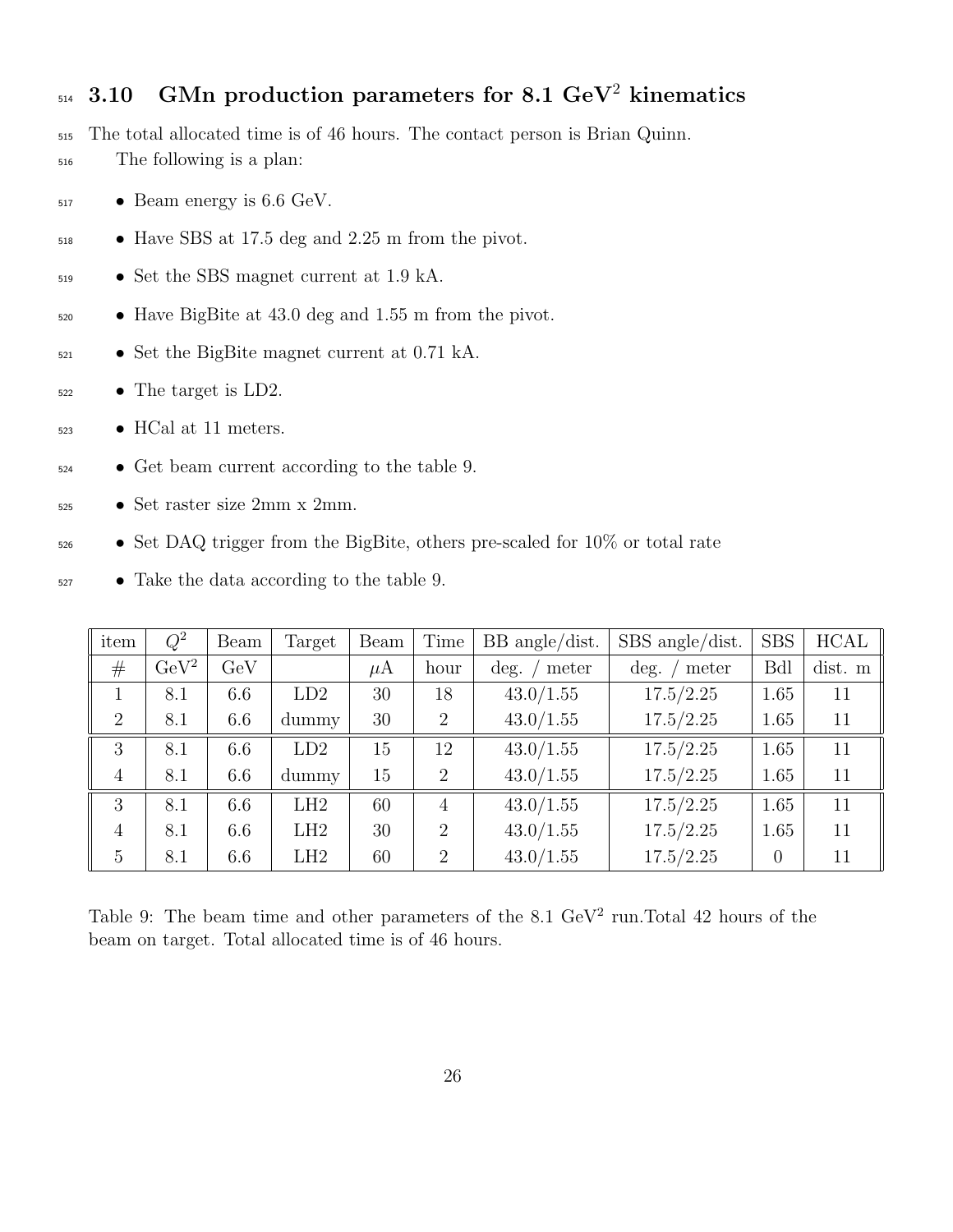## 3.11 GMn production parameters for 10.2 GeV<sup>2</sup> kinematics

- The total allocated time is of 40 hours. The contact person is Brian Quinn.
- The following is a plan:
- $_{531}$  Beam energy is 8.8 GeV.
- Have SBS at 17.5 deg and 2.25 m from the pivot.
- Set the SBS magnet current at 1.9 kA.
- Retune SBS beam line correctors.
- Have BigBite at 34.0 deg and 1.75 m from the pivot.
- Set the BigBite magnet current at 0.71 kA.
- The target is LD2.
- HCal at 11 meters.
- Get beam current according to the table 10.
- Set raster size 2mm x 2mm.
- Set DAQ trigger from the BigBite, others pre-scaled for 10% or total rate
- Take the data according to the table 10.

| item           | $Q^2$       | Beam        | Target | Beam    | Time           | $BB$ angle/dist. | $SBS$ angle/dist. | <b>SBS</b> | HCAL    |
|----------------|-------------|-------------|--------|---------|----------------|------------------|-------------------|------------|---------|
| #              | $\rm GeV^2$ | ${\rm GeV}$ |        | $\mu$ A | hour           | meter<br>deg.    | deg.<br>meter     | <b>Bdl</b> | dist. m |
|                | 10.2        | 8.8         | LD2    | 30      | 24             | 34.0/1.75        | 17.5/2.25         | 1.6        | 11      |
| $\overline{2}$ | 10.2        | 8.8         | dummy  | 30      | 4              | 34.0/1.75        | 17.5/2.25         | 1.6        | 11      |
| 3              | 10.2        | 8.8         | LH2    | 60      | $\overline{4}$ | 34.0/1.75        | 17.5/2.25         | 1.6        | 11      |
| 4              | 10.2        | 8.8         | LH2    | 30      | $\overline{2}$ | 34.0/1.75        | 17.5/2.25         | 1.6        | 11      |
| $\overline{5}$ | 10.2        | 8.8         | LH2    | 60      | $\overline{2}$ | 34.0/1.75        | 17.5/2.25         |            | 11      |

Table 10: The beam time and other parameters of the  $10.2 \text{ GeV}^2$  run. Total 36 hours of the beam on target. Total allocated time is of 40 hours.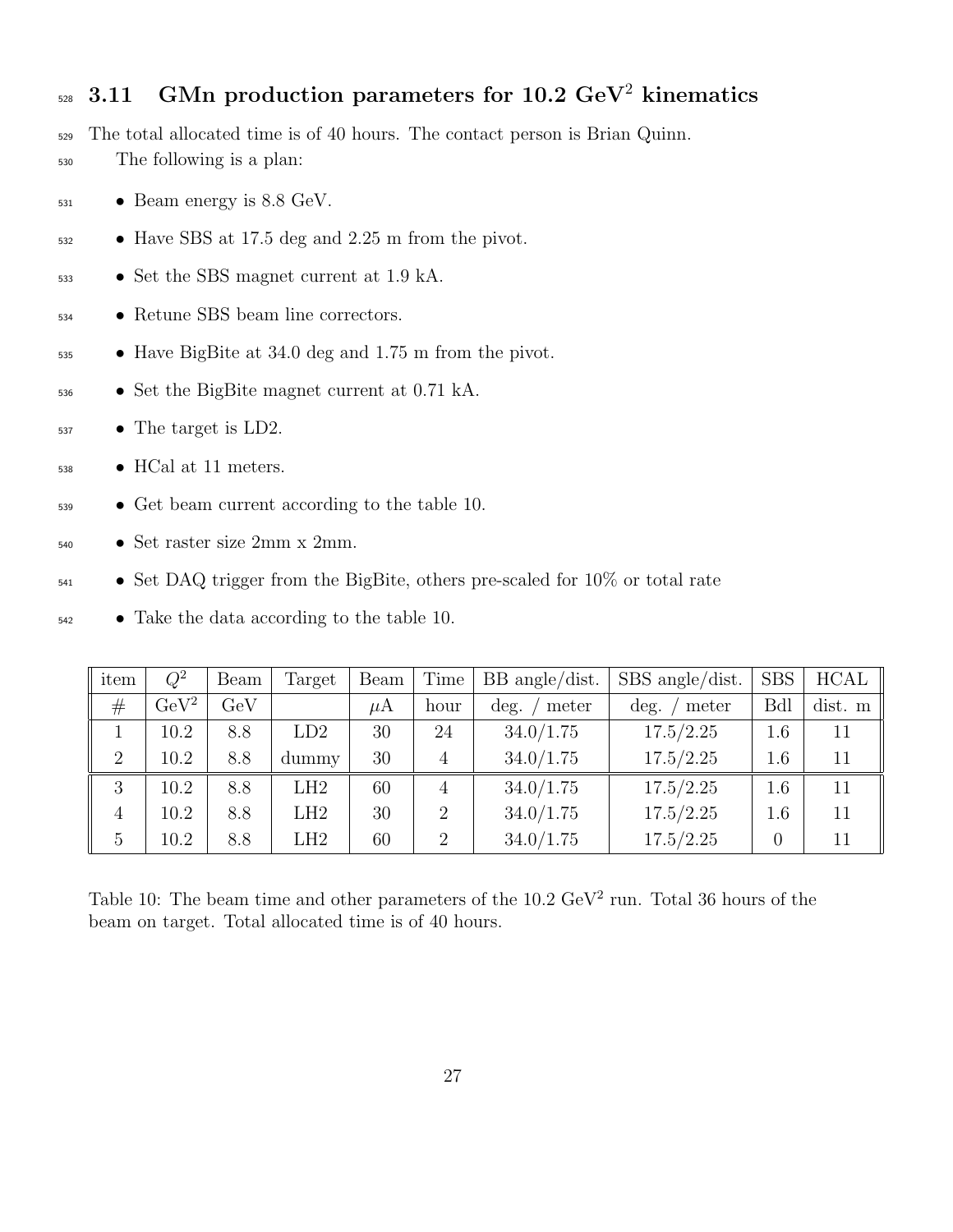## $_{543}$  3.12 GMn production parameters for 12 GeV<sup>2</sup> kinematics

The total allocated time is of 64 hours. The contact person is Brian Quinn.

- The following is a plan:
- Beam energy is 8.8 GeV.
- Have SBS at 13.3 deg and 2.25 m from the pivot.
- Set the SBS magnet current at 1.9 kA.
- Have BigBite at 44.2 deg and 1.55 m from the pivot.
- Set the BigBite magnet current at 0.71 kA.
- $\bullet$  The target is LD2.
- HCal at 14 meters.
- Get beam current according to the table 11.
- Set raster size 2mm x 2mm.
- Set DAQ trigger from the BigBite, others pre-scaled for 10% or total rate
- Take the data according to the table 11.

| item           | $Q^2$       | Beam        | Target | Beam | Time           | $BB$ angle/dist. | $SBS$ angle/dist. | <b>SBS</b> | <b>HCAL</b> |
|----------------|-------------|-------------|--------|------|----------------|------------------|-------------------|------------|-------------|
| #              | $\rm GeV^2$ | ${\rm GeV}$ |        | μA   | hour           | meter<br>deg.    | deg.<br>meter     | Bdl        | dist. m     |
|                | 12.0        | 8.8         | LD2    | 30   | 48             | 44.2/1.55        | 13.3/2.25         | $1.5\,$    | 14          |
| $\overline{2}$ | 12.0        | 8.8         | dummy  | 30   | 4              | 44.2/1.55        | 13.3/2.25         | 1.5        | 14          |
| 3              | 12.0        | 8.8         | LH2    | 60   | $\overline{4}$ | 44.2/1.55        | 13.3/2.25         | 1.5        | 14          |
| 4              | 12.0        | 8.8         | LH2    | 30   | $\overline{2}$ | 44.2/1.55        | 13.3/2.25         | $1.5\,$    | 14          |
| 5              | 12.0        | 8.8         | LH2    | 60   | 3              | 44.2/1.55        | 13.3/2.25         |            | 14          |

Table 11: The beam time and other parameters of the  $12 \text{ GeV}^2$  run. Total 61 hours of the beam on target. Total allocated time is of 64 hours.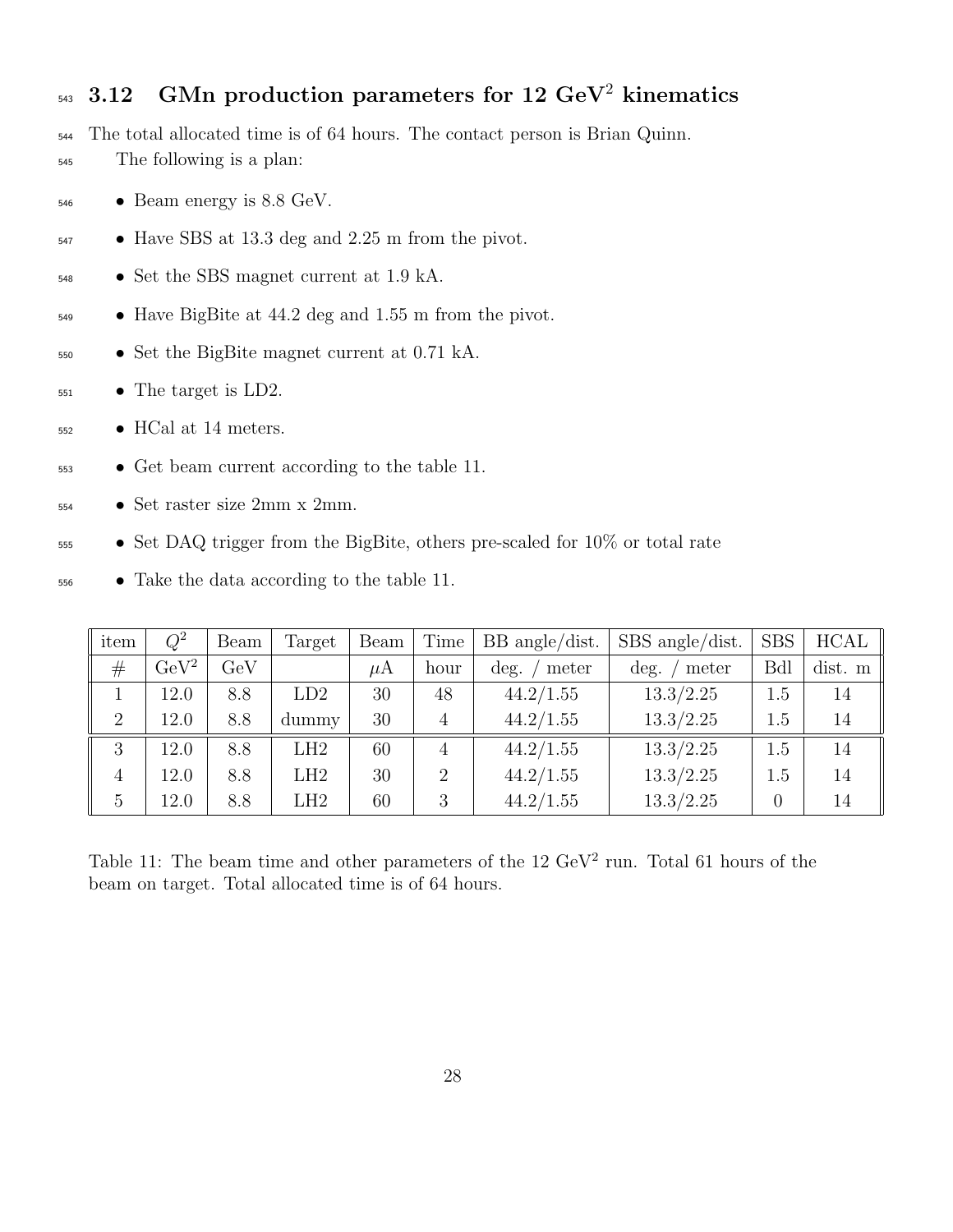## $_{557}$  3.13 GMn production parameters for 13.5 GeV<sup>2</sup> kinematics

- The total allocated time is of 124 hours. The contact person is Brian Quinn.
- The following is a plan:
- Beam energy is 11 GeV.
- Have SBS at 14.8 deg and 3.10 m from the pivot.
- Set the SBS magnet current at 1.9 kA.
- Retune SBS beam line correctors.
- Have BigBite at 33.0 deg and 1.55 m from the pivot.
- Set the BigBite magnet current at 0.71 kA.
- The target is LD2.
- HCal at 17 meters.
- Get beam current according to the table 12.
- Set raster size 2mm x 2mm.
- Set DAQ trigger from the BigBite, others pre-scaled for 10% or total rate
- Take the data according to the table 12.

| item           | $Q^2$       | Beam        | Target | Beam    | Time           | $BB$ angle/dist. | $SBS$ angle/dist. | <b>SBS</b> | <b>HCAL</b> |
|----------------|-------------|-------------|--------|---------|----------------|------------------|-------------------|------------|-------------|
| #              | $\rm GeV^2$ | ${\rm GeV}$ |        | $\mu$ A | hour           | meter<br>deg.    | deg.<br>meter     | <b>Bdl</b> | dist. m     |
|                | 13.5        | 11          | LD2    | 30      | 100            | 33.0/1.55        | 14.8/3.10         | 0.97       | 17          |
| $\overline{2}$ | 13.5        | 11          | dummy  | 30      | 8              | 33.0/1.55        | 14.8/3.10         | 0.97       | 17          |
| 3              | 13.5        | 11          | LH2    | 60      | 5              | 33.0/1.55        | 14.8/3.10         | 0.97       | 17          |
| 4              | 13.5        | 11          | LH2    | 30      | $\overline{2}$ | 33.0/1.55        | 14.8/3.10         | 0.97       | 17          |
| $\overline{5}$ | 13.5        | 11          | LH2    | 60      | 6              | 33.0/1.55        | 14.8/3.10         |            | 17          |

Table 12: The beam time and other parameters of the  $13.5 \text{ GeV}^2$  run. Total 121 hours of the beam on target. Total allocated time is of 124 hours.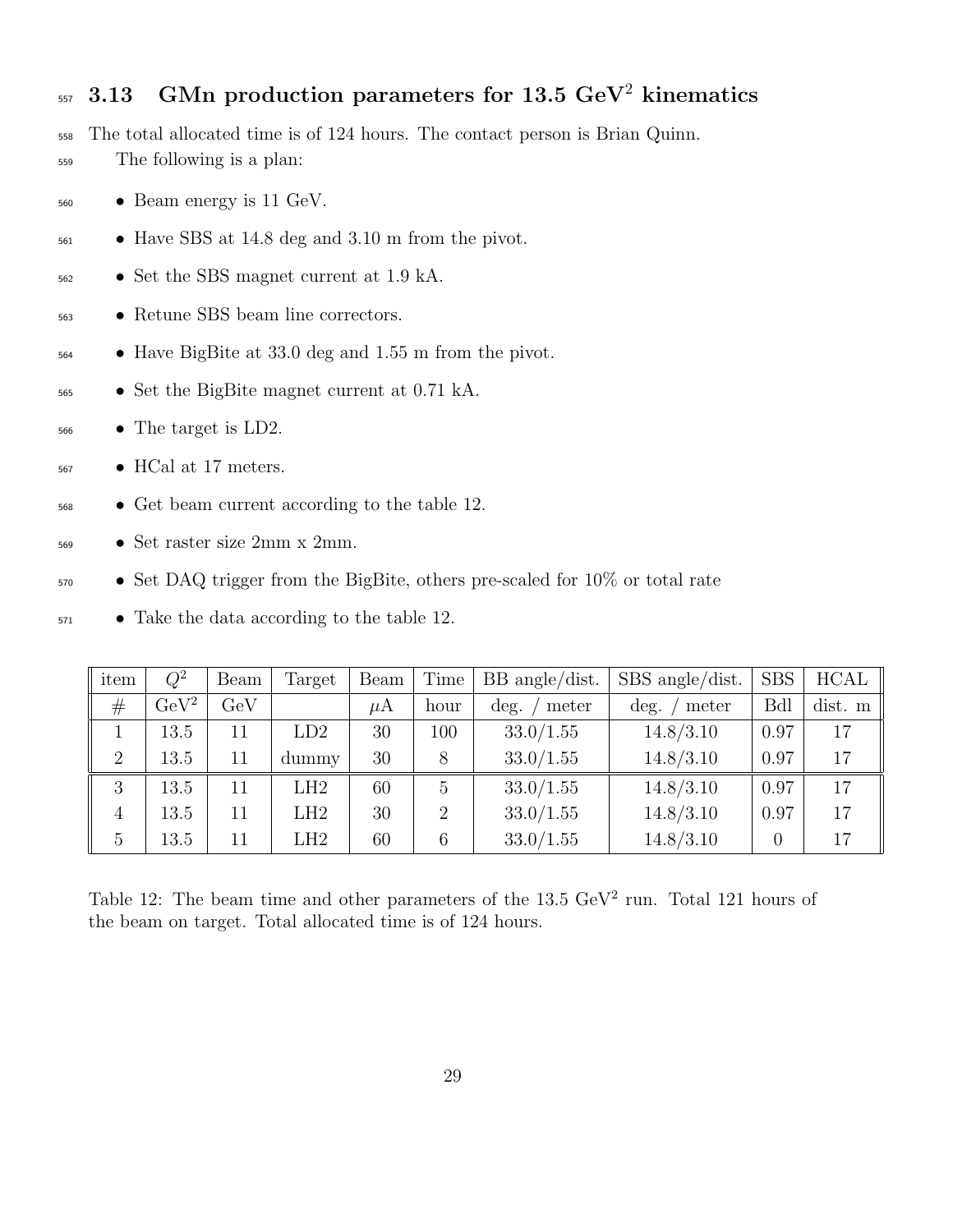#### 572 3.14 HCAL calibration for GMn production parameters for 6.0  $\mathrm{GeV}^2$

 The total allocated time is of 40 hours. The contact person is Brian Quinn. The following is a plan:

- Beam energy is 4.4 GeV.
- Set the SBS magnet current at 2.0 kA.
- Have LHRS at 61.1 deg., 64.3 deg., 67.5 deg., and 70.7 deg.
- Set the LHRS momentum at 1.2 GeV/c.
- The targets are LH2, LH2+radiator, dummy, dummy+radiator
- $_{581}$  HCal at 17 meters.
- Get beam current according to the table 13.
- Set raster size 2mm x 2mm.
- Set DAQ trigger from LHRS S2m&S0, others pre-scaled for 10% or total rate
- Take the data according to the table 13.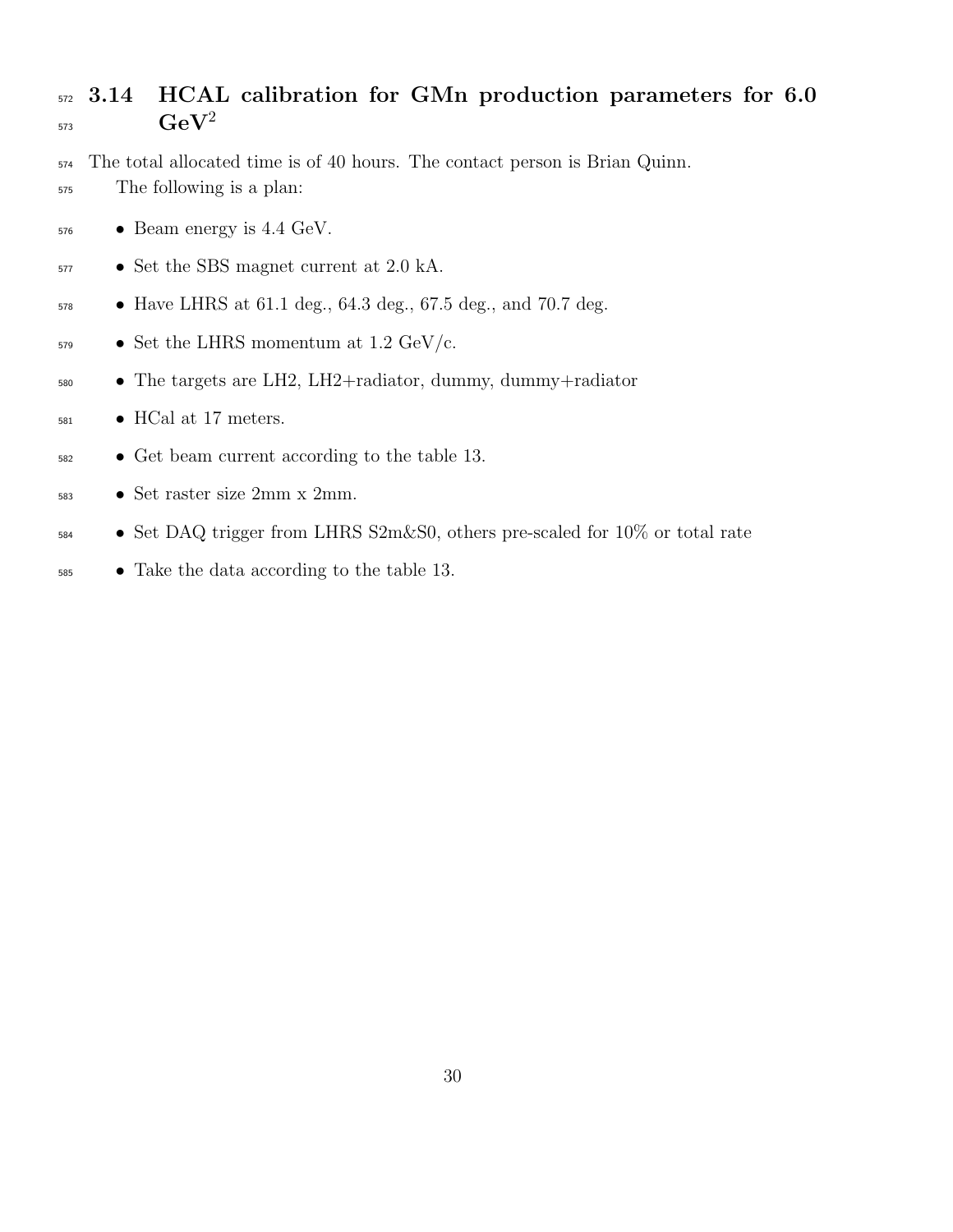| item           | $Q^2$       | Beam | Target             | Beam    | Time         | LHRS angle | SBS angle/dist.            | <b>SBS</b> | <b>HCAL</b> |
|----------------|-------------|------|--------------------|---------|--------------|------------|----------------------------|------------|-------------|
| #              | $\rm GeV^2$ | GeV  | $6\%X0$            | $\mu$ A | hour         | deg.       | $\deg.$ /<br>${\rm meter}$ | Bdl        | dist. m     |
| 1a             | 6.1         | 4.4  | $LH2+6%$           | 30      | 6            | 61.1       | 14.8/3.10                  | 1.71       | 17          |
| 1 <sub>b</sub> | 6.1         | 4.4  | LH2                | 60      | $\mathbf{1}$ | 61.1       | 14.8/3.10                  | 1.71       | 17          |
| 1c             | 6.1         | 4.4  | $\text{dummy}+6\%$ | 20      | $\mathbf{1}$ | 61.1       | 14.8/3.10                  | 1.71       | 17          |
| 1 <sub>d</sub> | 6.1         | 4.4  | dummy              | 20      | $\mathbf{1}$ | 61.1       | 14.8/3.10                  | 1.71       | 17          |
| 2a             | 6.1         | 4.4  | $LH2+6%$           | 30      | 6            | 64.3       | 14.8/3.10                  | 1.71       | 17          |
| 2 <sub>b</sub> | 6.1         | 4.4  | LH2                | 60      | $\mathbf{1}$ | 64.3       | 14.8/3.10                  | 1.71       | 17          |
| 2c             | 6.1         | 4.4  | $\text{dummy}+6\%$ | 20      | $\mathbf{1}$ | 64.3       | 14.8/3.10                  | 1.71       | 17          |
| 2d             | 6.1         | 4.4  | dummy              | 20      | $\mathbf{1}$ | 64.3       | 14.8/3.10                  | 1.71       | 17          |
| 3a             | 6.1         | 4.4  | $LH2+6%$           | 30      | 6            | 67.5       | 14.8/3.10                  | 1.71       | 17          |
| 3 <sub>b</sub> | 6.1         | 4.4  | LH2                | 60      | $\mathbf{1}$ | 67.7       | 14.8/3.10                  | 1.71       | 17          |
| 3c             | 6.1         | 4.4  | dummy $+6\%$       | 20      | $\mathbf{1}$ | 67.7       | 14.8/3.10                  | 1.71       | 17          |
| 3d             | 6.1         | 4.4  | dummy              | 20      | $\mathbf{1}$ | 67.7       | 14.8/3.10                  | 1.71       | 17          |
| 4a             | 6.1         | 4.4  | $LH2+6%$           | 30      | 6            | 70.7       | 14.8/3.10                  | 1.71       | 17          |
| 4 <sub>b</sub> | 6.1         | 4.4  | LH2                | 60      | $\mathbf{1}$ | 70.7       | 14.8/3.10                  | 1.71       | 17          |
| 4c             | 6.1         | 4.4  | $\text{dummy}+6\%$ | 20      | $\mathbf{1}$ | 70.7       | 14.8/3.10                  | 1.71       | 17          |
| 4d             | 6.1         | 4.4  | dummy              | 20      | $\mathbf{1}$ | 70.7       | 14.8/3.10                  | 1.71       | 17          |

Table 13: The beam time and other parameters of the  $6.0 \text{ GeV}^2$  calibration run. Total 36 hours of the beam on target. Total allocated time is of 40 hours.

#### 586 3.15 HCAL calibration for GMn production parameters for 3.5  $\mathrm{GeV}^2$ 587

<sup>588</sup> The total allocated time is of 38 hours. The contact person is Brian Quinn.

- <sup>589</sup> The following is a plan:
- <sup>590</sup> Beam energy is 4.4 GeV.
- <sup>591</sup> Have SBS at 31.1 deg and 3.10 m from the pivot.
- <sup>592</sup> Set the SBS magnet current at 2.0 kA.
- <sup>593</sup> Retune SBS beam line correctors.
- <sup>594</sup> Have LHRS at 30.9 deg and 34.1 deg.
- 595 Set the LHRS momentum at 2.54 GeV/c.
- <sup>596</sup> The targets are LH2, LH2+radiator, dummy, dummy+radiator